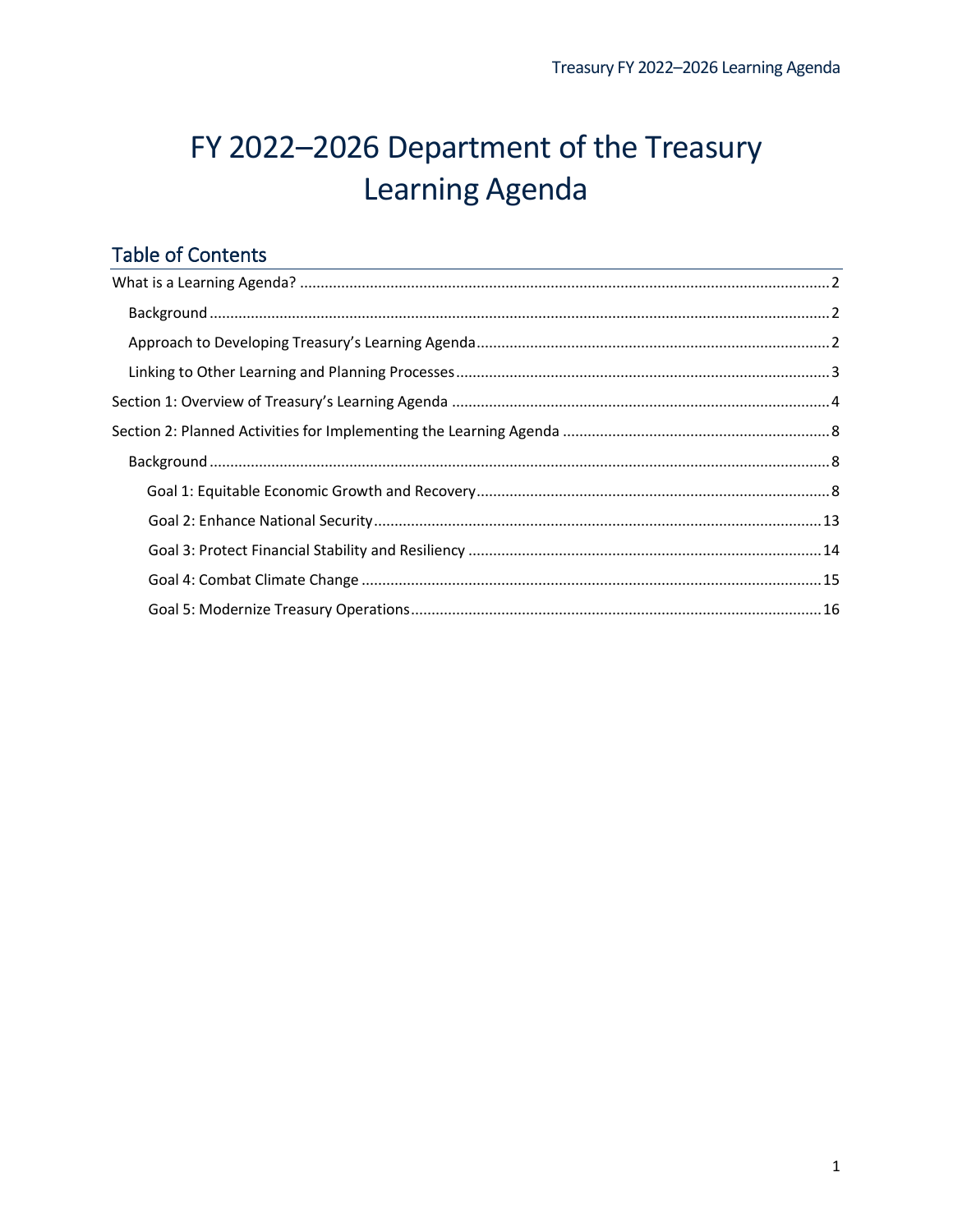# <span id="page-1-0"></span>What is a Learning Agenda?

## <span id="page-1-1"></span>Background

The *Foundations for Evidence-Based Policymaking Act of 2018* ("Evidence Act") requires agencies to develop an evidence-building plan every four years as part of the agency strategic plan. Referred to as a learning agenda, this plan identifies the priority questions that, if addressed, will build evidence useful to improving the administration and outcomes of the programs, policies, and regulations of an agency. The learning agenda must identify the agency's planned activities to answer these questions as well as the data, methods, and analytical approaches that the agency may use to develop evidence and support policymaking. In the learning agenda, agencies must also address anticipated challenges to building evidence and proposed solutions to those challenges.

## <span id="page-1-2"></span>Approach to Developing Treasury's Learning Agenda

As part of developing the FY 2022–2026 Strategic Plan, Treasury stakeholders identified priority questions aligned to strategic objectives where the Department wishes to strategically build evidence through research, evaluation, statistics, and analysis to inform decision-making (see Section 1 for an overview of the questions). The Department engaged over 200 stakeholders, including policy, program, and management officials, subject matter experts, and senior leaders, in drafting the plan. Learning agenda questions, along with other strategic plan content, were vetted through bureau and office planning teams, bureau heads, policy office leadership, and other key accountable officials including members of Treasury's Data Governance Board.

In addition, Treasury conducted targeted outreach to external stakeholder groups through its strategic plan public engagement efforts to understand how the Department can better strengthen its partnership with the public in implementing equitable economic growth and recovery, financial stability, and climate priorities. Of the more than 150 comments received, over a third recommended that Treasury engage more actively with community-based organizations. Specifically, commenters recommended Treasury increase outreach efforts to improve the access of Treasury programs and opportunities in communities that are disproportionately impacted by economic and environmental inequities. The feedback emphasized a need for Treasury to focus on partnering with trusted community organizations to advance equity in access to financial services and recovery program funds, climate initiatives, and overall customer experience. Responses to OMB's Equity Request for Information<sup>1</sup> further underscored these recommendations and highlighted the need for improved data collection, disaggregation, and data sharing across the federal government. These recommendations informed the planning and prioritization of the implementation of the learning agenda (see Section 2), particularly for questions and activities around taxpayer experience (Treasury Objective 1.1), recovery programs (Treasury Objectives 1.3 and 1.4), climate initiatives (Treasury Objective 4.2), and data (Treasury Objective 5.3).

Finally, Treasury considered the results of surveys, outreach, and other issue-specific external stakeholder engagement efforts led by bureaus and offices in the development of the learning agenda questions. For example, the IRS developed a bureau-level learning agenda (which informed the Treasury learning agenda) using information from external customer survey data, Treasury Inspector General for Tax Administration (TIGTA) reports on IRS operations and processes, and Taxpayer Advocate Service (TAS) Most Serious Problems documentation. The Office of Recovery Programs (ORP) engaged with federal government

 $<sup>1</sup>$  In 2021, as part of efforts to identify methods for assessing and advancing equity through the Federal</sup> government[, OMB issued a Request for Information \(RFI\)](https://www.performance.gov/cx/equity-rfi-summary/) to seek input, information, and recommendations from a broad array of stakeholders on available methods, approaches, and tools to assess whether agency policies and actions equitable serve all individuals and communities, particularly those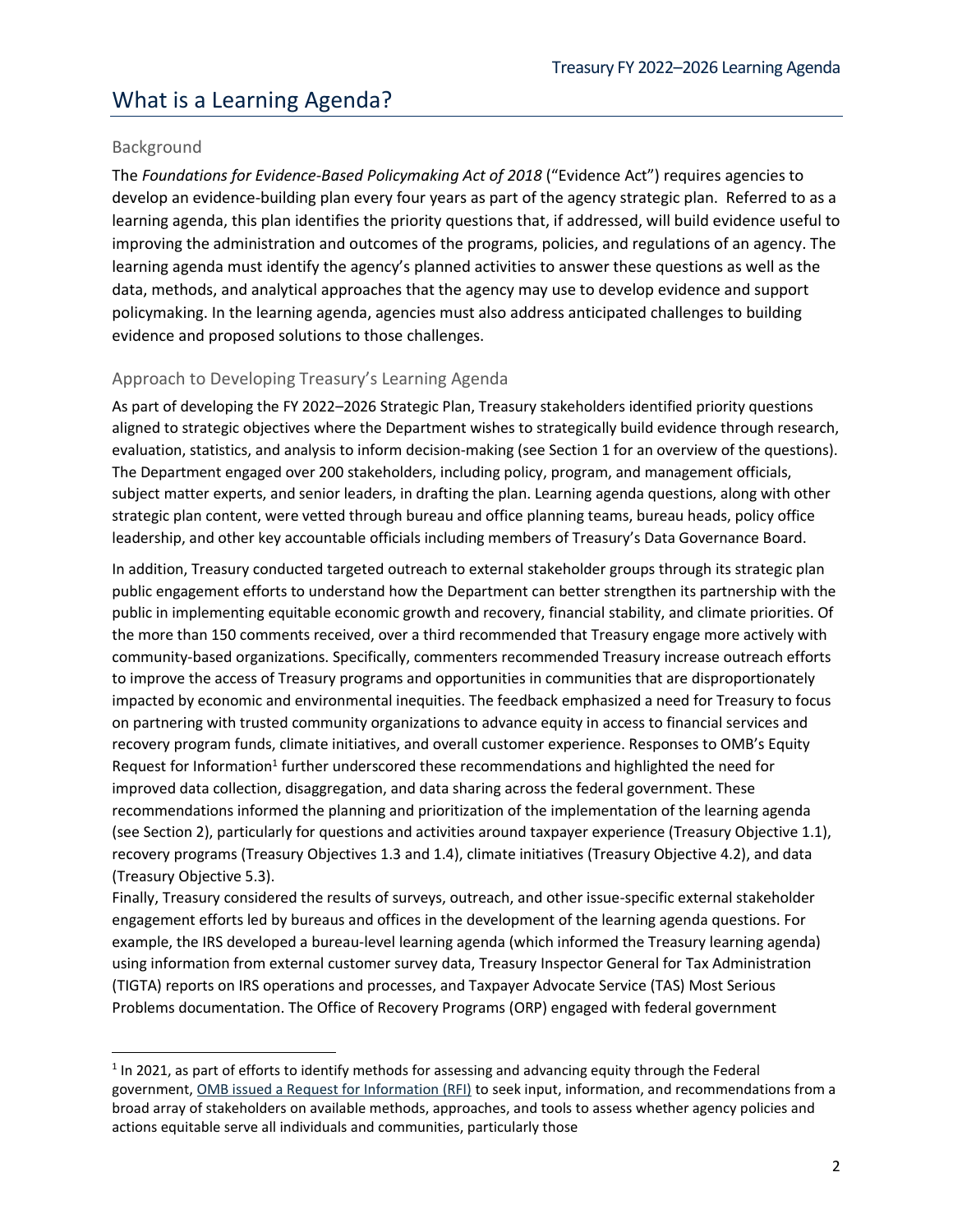#### Treasury FY 2022–2026 Learning Agenda

partners, recipient and grantees, and advocacy groups to inform program design, develop guidance for reporting, promote equity in program implementation, and inform evaluation opportunities. As part of the annual learning agenda update process, Treasury intends to seek input from external stakeholders, including recipient and grantees of Treasury programs, non-governmental researchers, and the communities and individuals the Department serves.

The planned activities described in Section 2 are primarily focused on FY 2022 and FY 2023 and do not encompass all ongoing evidence-building activities within the Department's bureaus and offices. As Treasury matures its evidence-building capacity, strengthens enterprise-wide coordination of evidence and evaluation activities, and builds foundational evidence for each of the priority questions, the learning agenda will be updated to include additional planned activities and further discussions on related data, methods, and analytical approaches used for answering these questions. Treasury will continue to engage with the Department's evidence community, federal partners, and external researchers and evaluators to identify additional resources and opportunities to answer the questions in the learning agenda.

#### <span id="page-2-0"></span>Linking to Other Learning and Planning Processes

Within Treasury, the Internal Revenue Service (IRS) and the Bureau of the Fiscal Service (Fiscal) have developed learning agendas in alignment to their bureau-level priorities and the Treasury Strategic Plan and Learning Agenda. Additionally, Treasury's Office of Recovery Programs (ORP) intends to develop a learning agenda that complements the Treasury Strategic Plan and their program needs. Other Treasury offices and bureaus, including the Office of Economic Policy, Office of Tax Policy, and Office of Financial Research, conduct extensive research and analysis activities as their core mission and will be key partners in implementing Treasury's Learning Agenda.

Where possible, this learning agenda identifies opportunities to partner with other agencies to develop evidence in support of shared priorities, such as working with the Department of Housing and Urban Development to understand the impact of emergency rental and mortgage assistance programs on housing stability. Further, we identify areas clearly aligned with efforts underway led by the White House and Office of Management and Budget (OMB), including the draft President's Management Agenda (PMA) learning agenda, released by OMB for public input in December 2021, and the American Rescue Plan (ARP) Equity Learning Agenda. Several of the questions on the draft PMA learning agenda align with Treasury priorities, including questions focused on advancing equity (Treasury Objective 1.3), strengthening the Federal workforce (Treasury Objective 5.1), and improving customer experience (Treasury Objective 5.4).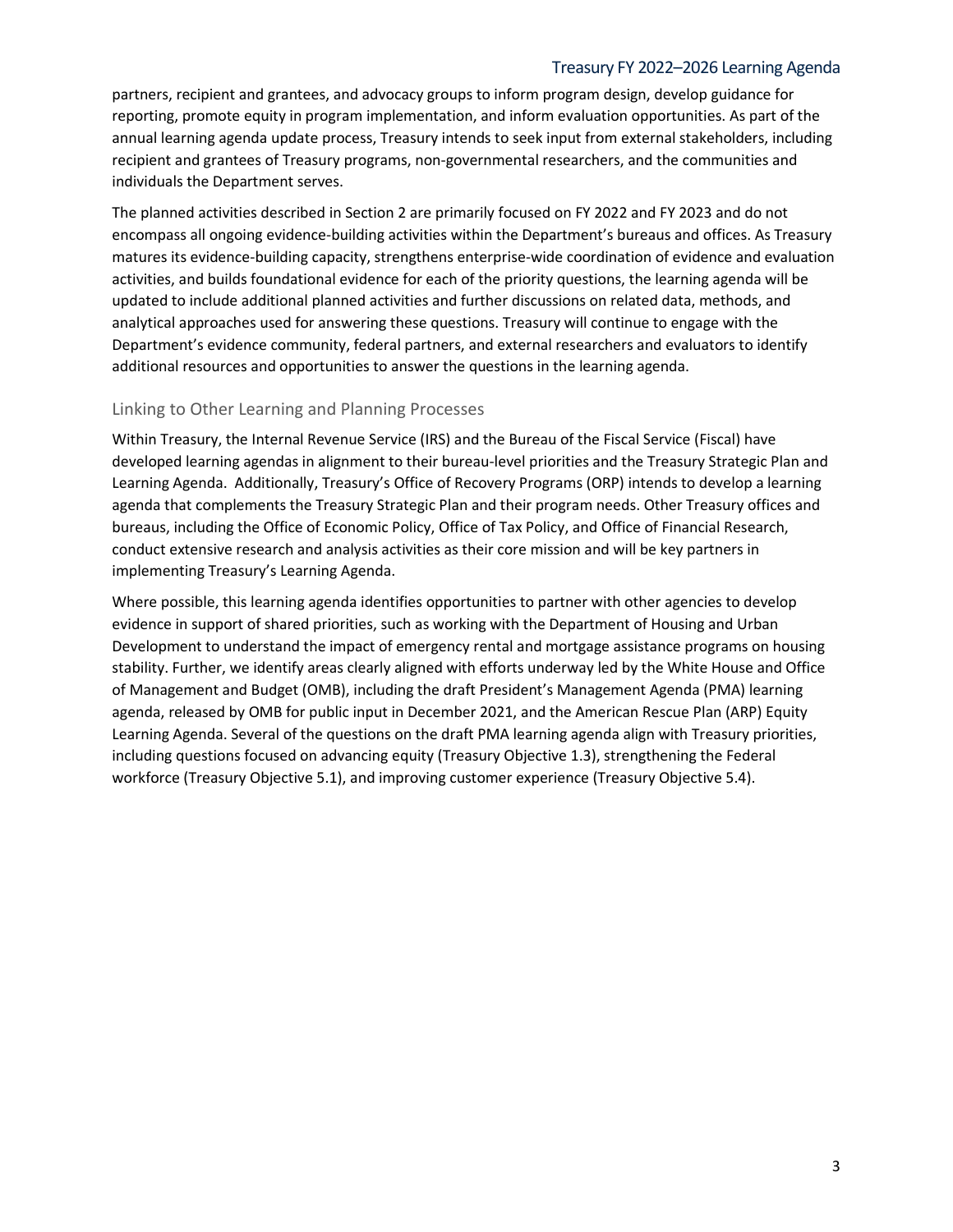# <span id="page-3-0"></span>Section 1: Overview of Treasury's Learning Agenda

Treasury's mission is to maintain a strong economy by promoting conditions that enable equitable and sustainable economic growth at home and abroad, combating threats to, and protecting the integrity of the financial system, and managing the U.S. government's finances and resources effectively. For FY 2022–2026, Treasury has identified five goals and 19 objectives to advance this mission consistent with the Biden-Harris Administration's priorities and values.

Treasury's FY 2022–2026, Strategic Goals:

- 1. **Promoting equitable economic growth and recovery:** We will address systemic issues in the financial system, strengthen economic resiliency for all Americans, and partner internationally to advance equitable global recovery and sustainable growth.
- 2. **Enhancing national security**: As foreign and domestic actors threaten American economic and national security, we will strengthen bi-lateral and multi-lateral partnerships to defeat these threats and take a leading role in protecting the U.S. and international financial systems from abuse.
- 3. **Protecting financial stability and resiliency:** To improve financial resiliency ahead of the next inevitable crisis and reduce associated costs to the economy, we will address vulnerabilities in core financial markets through responsible regulatory reforms.
- 4. **Combatting climate change:** We will work alongside our domestic and international partners to respond ambitiously to tackle the challenges of climate change, adapt to an already changing climate, mitigate the risks, and position the global economy for clean and sustainable growth.
- 5. **Modernizing Treasury operations:** We will focus on a set of enterprise-level improvements to improve mission delivery across Treasury, including building and retaining a workforce that represents the diverse people and communities the Department serves, enabling work routines of the future to respond to lessons learned from the pandemic work environment, strengthening decision-making through improved use of data, and increasing trust in government by building consistent customer experiences.

This table on the following page lists all 31 questions identified in the Treasury FY 2022–2026 Strategic Plan as the priority questions to address each strategic objective under these five goals. The table also notes where questions may be aligned to other learning agendas and where no activities are currently planned. Treasury intends to explore additional opportunities to partner with other agencies and identify additional resources to fund evidence-building activities in support of these questions.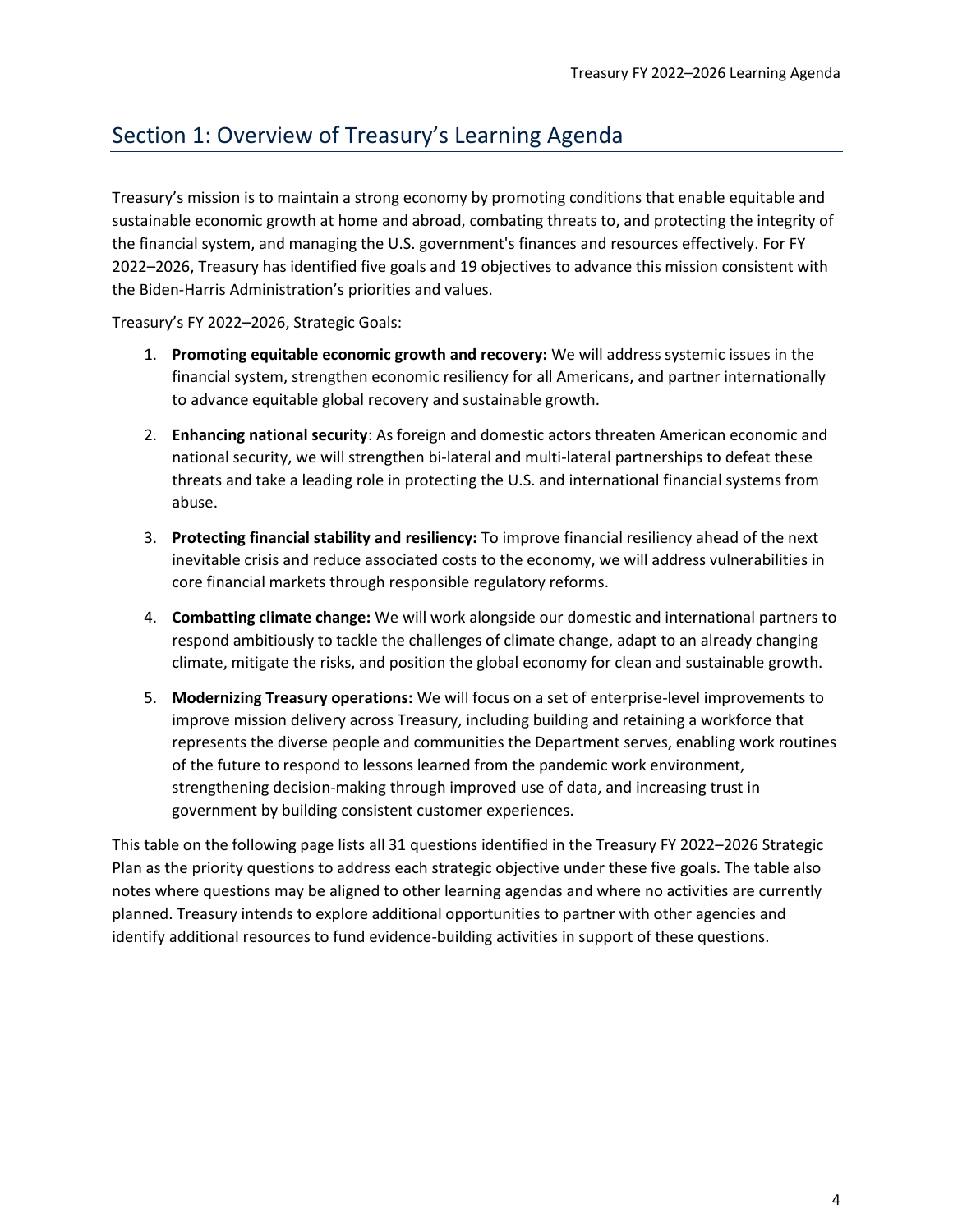| <b>Strategic Objective</b>                                      | <b>Learning Agenda question</b>                                                                                                                                                                                                                         | <b>Planned Activities?</b>                                                                                            |
|-----------------------------------------------------------------|---------------------------------------------------------------------------------------------------------------------------------------------------------------------------------------------------------------------------------------------------------|-----------------------------------------------------------------------------------------------------------------------|
| $1.1$ Tax<br>Administration and                                 | How can the IRS/TTB address taxpayer needs and<br>preferences to deliver a better taxpayer experience?                                                                                                                                                  | Planned activities<br>described in Section 2                                                                          |
| Policy                                                          | How can the IRS/TTB simplify interactions for taxpayers,<br>such as providing more self-service options, improving<br>processes for filing, responding to audit notices or<br>examinations, correcting returns, and remitting payments?                 | No projects identified;<br>anticipated alignment<br>with PMA learning agenda                                          |
|                                                                 | How can the IRS/TTB use information reporting, artificial<br>intelligence, data, and advanced analytic techniques to<br>reduce the tax gap, improve compliance, and diminish<br>repeat noncompliance?                                                   | Planned activities<br>described in Section 2                                                                          |
|                                                                 | To what extent do barriers and bias in the tax code prevent                                                                                                                                                                                             | Planned activities                                                                                                    |
|                                                                 | equity and fairness in the administration and enforcement of                                                                                                                                                                                            | described in Section 2;                                                                                               |
|                                                                 | the tax code and access to direct payments?                                                                                                                                                                                                             | anticipated alignment                                                                                                 |
|                                                                 |                                                                                                                                                                                                                                                         | with PMA and ARP Equity<br>Learning Agendas                                                                           |
| 1.3 Economically                                                | To what extent are American Rescue Plan (ARP) programs                                                                                                                                                                                                  | Planned activities                                                                                                    |
| Resilient                                                       | being implemented equitably?                                                                                                                                                                                                                            | described in Section 2;                                                                                               |
| Communities                                                     | What is the impact and/or outcomes of ARP programs on                                                                                                                                                                                                   | anticipated alignment                                                                                                 |
|                                                                 | households, businesses, and governments?                                                                                                                                                                                                                | with ARP Equity Learning<br>Agenda                                                                                    |
|                                                                 | What are the impacts and/or outcomes of the Emergency                                                                                                                                                                                                   | Planned activities                                                                                                    |
|                                                                 | Capital Investment Program, Rapid Response Program, and<br>Minority Lending Programs on Community Financial<br>Development Institutions (CDFIs) or minority depository                                                                                  | described in Section 2                                                                                                |
|                                                                 | institutions (MDIs)?                                                                                                                                                                                                                                    |                                                                                                                       |
|                                                                 | How does the CDFI Fund impact and boost investments in<br>low-income communities in the long term, including<br><b>Persistent Poverty Counties?</b>                                                                                                     | No projects identified                                                                                                |
| 1.4 Resilient Housing<br>Market                                 | What strategies deployed in the recovery from COVID-19<br>best prevented evictions and foreclosures? How can we<br>track evictions nationwide?                                                                                                          | Planned activities<br>described in Section 2;<br>anticipated alignment<br>with ARP Equity and HUD<br>Learning Agendas |
|                                                                 | What are strategies to reduce the cost of production or<br>preservation of affordable housing while still making it high<br>quality and resilient to climate change?                                                                                    | No projects identified for<br>FY22-23; anticipated<br>alignment with HUD<br>Learning Agenda                           |
| 2.1 Cyber Resiliency<br>of Financial System<br>and Institutions | How can Treasury strengthen its situational awareness of<br>cybersecurity threats in the financial sector and encourage<br>greater industry participation in the Office of Cybersecurity<br>and Critical Infrastructure Protection (OCCIP) initiatives? | Planned activities<br>described in Section 2                                                                          |
| 2.2 Economic                                                    | What would best facilitate cross-Treasury coordination on                                                                                                                                                                                               | No projects identified                                                                                                |
| <b>Measures to Advance</b>                                      | policy issues that leverages all Treasury tools and authorities                                                                                                                                                                                         |                                                                                                                       |
| <b>National Security</b>                                        | to advance national security objectives?                                                                                                                                                                                                                |                                                                                                                       |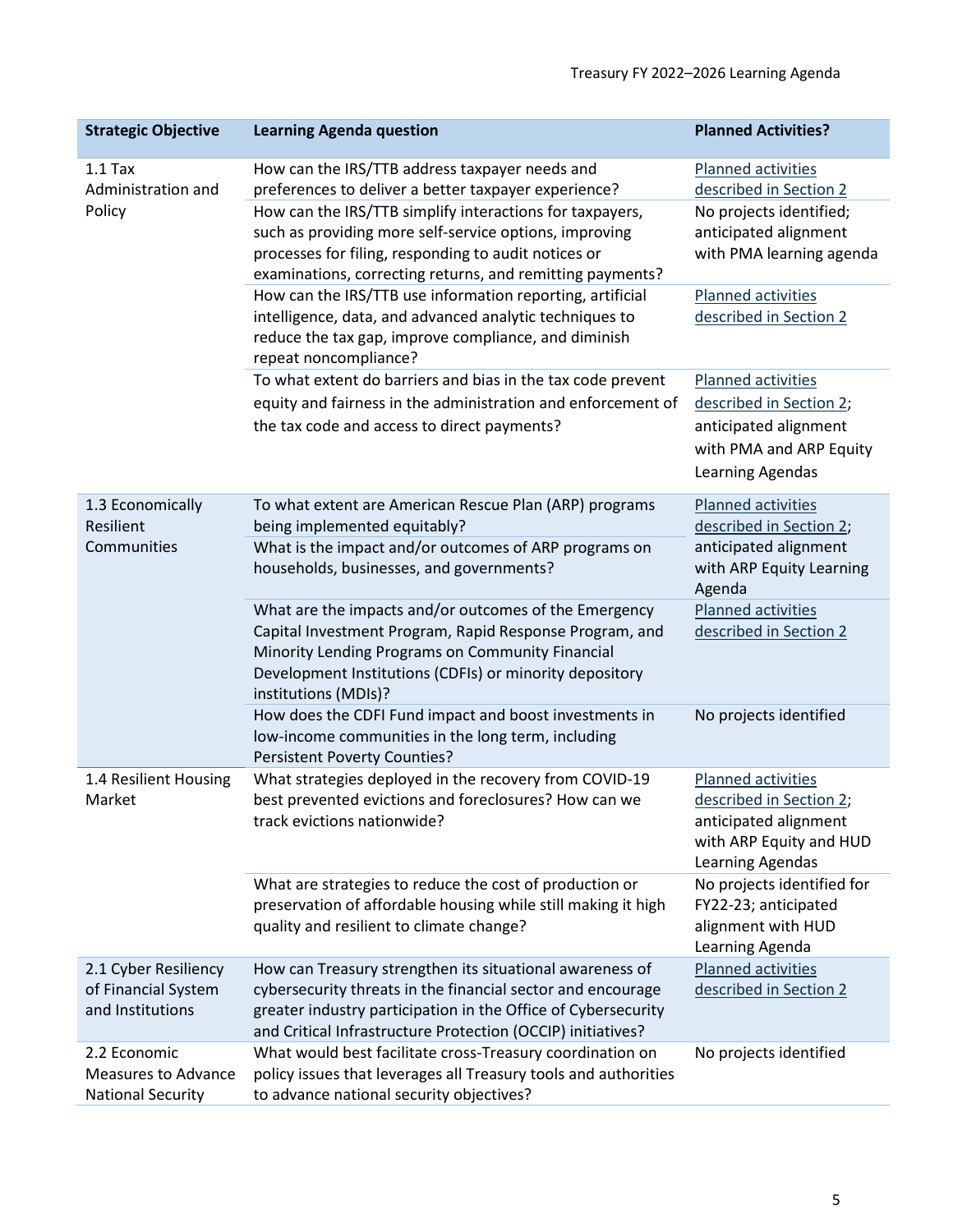| <b>Strategic Objective</b>                    | <b>Learning Agenda question</b>                                                                                                                                                                                                                                                                      | <b>Planned Activities?</b>                                                                         |
|-----------------------------------------------|------------------------------------------------------------------------------------------------------------------------------------------------------------------------------------------------------------------------------------------------------------------------------------------------------|----------------------------------------------------------------------------------------------------|
| 2.3 Modernizing<br><b>Sanctions Regime</b>    | How can Treasury best measure the effectiveness of its<br>sanctions policies and leverage those insights to design and<br>implement effective sanctions policies in the future?                                                                                                                      | Planned activities<br>described in Section 2                                                       |
| 2.4 Transparency in<br>the Financial System   | How will developments in digital assets and other Fintech<br>innovations affect illicit finance threats?                                                                                                                                                                                             | No projects identified                                                                             |
| 3.1 Financial System<br>Vulnerabilities       | To what extent did nonbank financial firms and activities<br>contribute to market stress in March 2020?                                                                                                                                                                                              | No projects identified                                                                             |
|                                               | What additional data and analytical methods could be used<br>to improve the monitoring of cyclical vulnerabilities?                                                                                                                                                                                  | No projects identified                                                                             |
| 3.2 Resilient<br>securities markets           | How can Treasury improve its analysis of evolving securities<br>markets, and how should it consider various tradeoffs when<br>making recommendations to improve their resiliency?                                                                                                                    | No projects identified                                                                             |
| 3.3 Financial<br>innovation                   | How is Treasury currently using artificial intelligence,<br>machine learning models, and alternative data in financial<br>services (e.g., underwriting) and what further guidance,<br>oversight, or regulation might be necessary to enable<br>innovation that better serves and protects consumers? | No projects identified                                                                             |
|                                               | How can Treasury improve the delivery of government<br>payments to hard-to-reach populations (e.g., unbanked)?                                                                                                                                                                                       | Planned activities<br>described in Section 2;<br>anticipated alignment<br>with PMA learning agenda |
|                                               | What are the risks and opportunities regarding the use of<br>technology by financial institutions (regtech) and by the<br>official sector (suptech) to conduct compliance and oversight<br>functions?                                                                                                | No projects identified                                                                             |
| 4.2 Climate<br>Incentives and<br>Investments  | How does Treasury ensure climate policies protect<br>communities disproportionately impacted by climate-related<br>risk?                                                                                                                                                                             | Planned activities<br>described in Section 2                                                       |
| 4.4 Sustainable<br><b>Treasury Operations</b> | How can Treasury most effectively build capacity and<br>climate literacy for climate adaption and sustainable<br>operations?                                                                                                                                                                         | No projects identified                                                                             |
|                                               | Which professional communities of interest and<br>organizations should be prioritized for rebuilding climate<br>change expertise?                                                                                                                                                                    | No projects identified                                                                             |
|                                               | What investments does Treasury need to make to address<br>Treasury's climate vulnerabilities, and how much will it cost?                                                                                                                                                                             | Planned activities<br>described in Section 2                                                       |
| 5.1 Recruit and<br>Retain a Diverse &         | How can Treasury increase representation with respect to its<br>public-facing call-center workforce?                                                                                                                                                                                                 | No projects identified;<br>anticipated alignment                                                   |
| <b>Inclusive Workforce</b>                    | To what extent has increased diversity in management and<br>leadership positions influenced organizational performance<br>or improved employees' sense of inclusion?                                                                                                                                 | with PMA learning agenda                                                                           |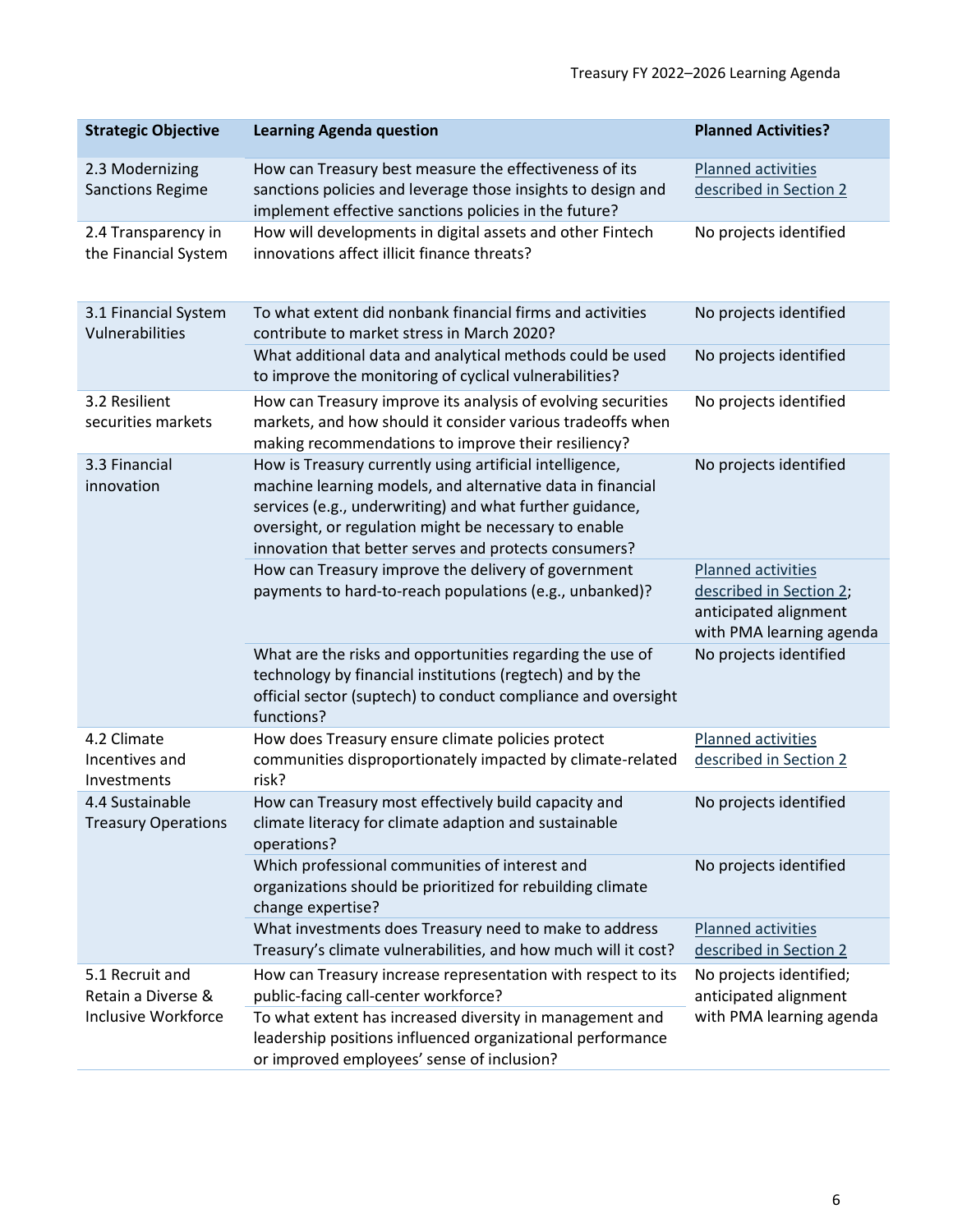| <b>Strategic Objective</b>                  | <b>Learning Agenda question</b>                                                                                                                                                                                                   | <b>Planned Activities?</b>                                                                                |
|---------------------------------------------|-----------------------------------------------------------------------------------------------------------------------------------------------------------------------------------------------------------------------------------|-----------------------------------------------------------------------------------------------------------|
| 5.2 Future Work<br><b>Routines</b>          | How are Treasury's customers' needs changing, how are<br>employee needs changing, and how do you foster innovation<br>and collaboration in a hybrid organization?                                                                 | <b>Planned activities</b><br>described in Section 2;<br>anticipated alignment<br>with PMA learning agenda |
| 5.3 Better Use of<br>Data                   | How can Treasury combine its debt portfolio data with<br>disaggregated demographic data to inform equity<br>assessments?                                                                                                          | No projects identified;<br>anticipated alignment<br>with PMA learning agenda                              |
|                                             | What are ways to improve data collection, use, and sharing<br>in order to improve Treasury's ability to deliver services and<br>make programmatic and policy decisions more equitably?                                            |                                                                                                           |
| 5.4 Customer<br><b>Experience Practices</b> | What are effective strategies for serving hard to reach<br>customers, particularly those who lack access to reliable<br>internet, banks/financial institutions, and the credentials<br>required to verify their digital identity? | No projects identified;<br>anticipated alignment<br>with PMA learning agenda                              |
|                                             | What is the right beacon metric for measuring customer<br>experience for the department?                                                                                                                                          | <b>Planned activities</b><br>described in Section 2                                                       |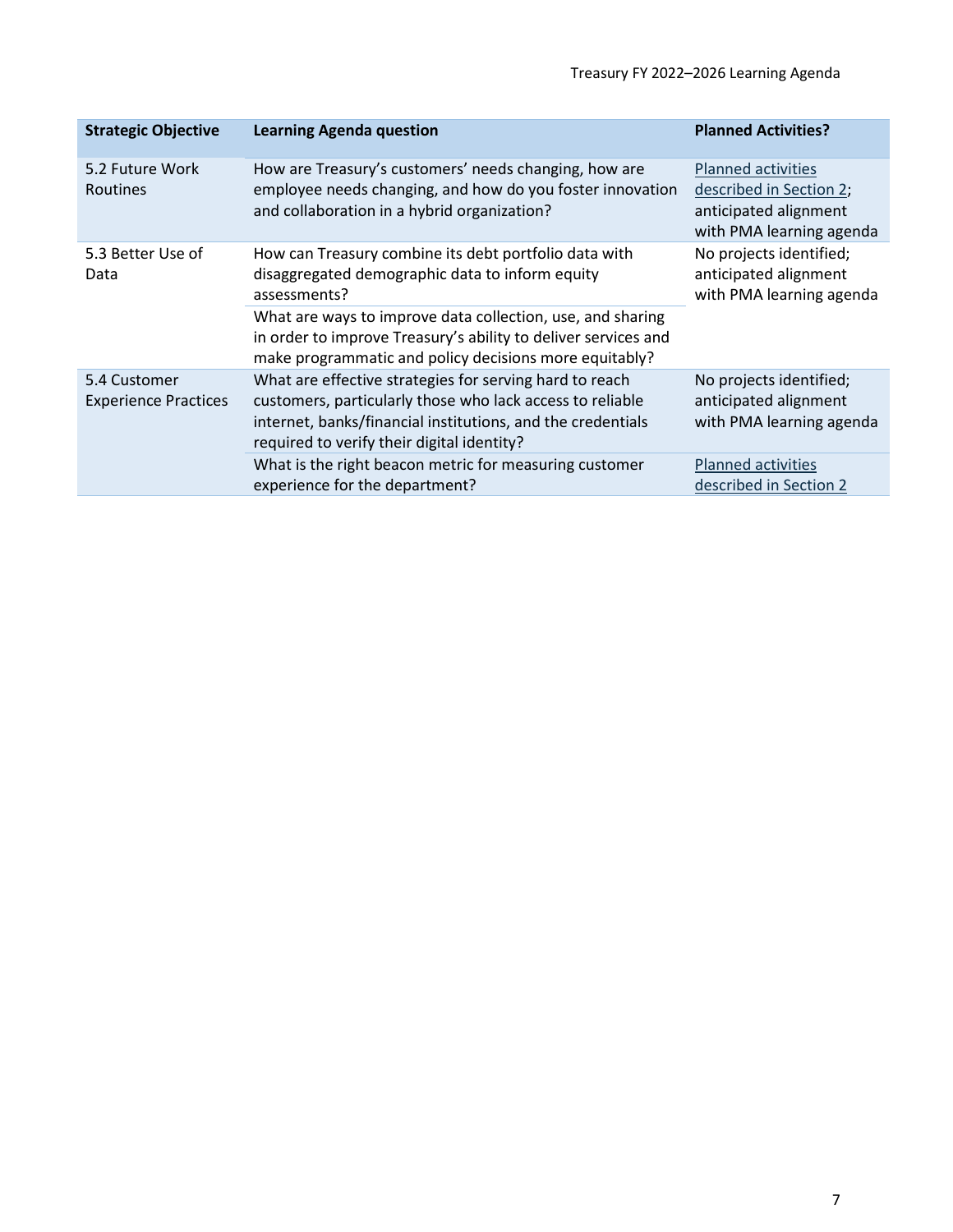# <span id="page-7-0"></span>Section 2: Planned Activities for Implementing the Learning Agenda

# <span id="page-7-1"></span>Background

For 14 of Treasury's 31 learning agenda questions, we have identified planned activities for FY 2022 and FY 2023, described in this section. These activities do not reflect all evidence-building activities carried out within the Department. As Treasury matures its enterprise-wide evidence capacity, including governance processes, the learning agenda will be updated with additional identified plans. The tables below describe the planned activities for these prioritized questions, including high level information, where possible, on data, methods, analytical approaches, and anticipated challenges.

<span id="page-7-2"></span>Goal 1: Equitable Economic Growth and Recovery

### **Strategic Objective 1.1: Tax Administration and Policy**

Enhance tax compliance and service; improve tax policy design.

| How can the IRS/TTB address taxpayer needs and preferences to deliver a better taxpayer experience? |                                                                                                                                                                                                                                                                                                                                                                                                                                                                                                                                                                                                                                                                                                                                                                                                                                                                                    |  |
|-----------------------------------------------------------------------------------------------------|------------------------------------------------------------------------------------------------------------------------------------------------------------------------------------------------------------------------------------------------------------------------------------------------------------------------------------------------------------------------------------------------------------------------------------------------------------------------------------------------------------------------------------------------------------------------------------------------------------------------------------------------------------------------------------------------------------------------------------------------------------------------------------------------------------------------------------------------------------------------------------|--|
| Lead: Internal Revenue Service (IRS)                                                                |                                                                                                                                                                                                                                                                                                                                                                                                                                                                                                                                                                                                                                                                                                                                                                                                                                                                                    |  |
|                                                                                                     | Support: Alcohol and Tobacco Tax and Trade Bureau (TTB)                                                                                                                                                                                                                                                                                                                                                                                                                                                                                                                                                                                                                                                                                                                                                                                                                            |  |
| <b>Background</b>                                                                                   | The IRS seeks to improve taxpayer experience through a strategy that incorporates leading<br>practices of customer service and ultimately creates a proactive, convenient, seamless,<br>personalized, and effective interaction for taxpayers. As reflected in the 2021 Taxpayer<br>First Act report to Congress, the IRS has developed a six-pillar strategy for improving<br>taxpayer experience over the next 10 years. The IRS conducted in-depth research and<br>devoted months to engaging a wide array of stakeholders to develop this strategy. As the<br>IRS implements this strategy, it plans to continue an evidence-based approach that<br>includes research and analysis projects on taxpayer experiences and strengthened data<br>and analytics capabilities to promote an agency-wide understanding of taxpayer<br>experience and emerging needs and expectations. |  |
| Planned<br><b>Activities</b>                                                                        | The IRS is working to understand the most effective methods to measure taxpayer needs<br>and preferences and will subsequently seek to address these needs. In FY23, the IRS is<br>planning four projects in FY23 which are focused on establishing, baselining, and<br>strengthening measures of taxpayer needs and preferences to identify opportunities to<br>deliver a better taxpayer experience. Activities 2-4 are included in Treasury's FY 2023<br>Evaluation Plan.                                                                                                                                                                                                                                                                                                                                                                                                       |  |
| Activity #1                                                                                         | Business Online Account (BOLA) Foundational Research: The IRS will analyze phone call<br>records, user engagement/interactions, CSAT surveys, behavioral insights, and interviews<br>to understand challenges business taxpayers face, and map the online account customer<br>journey. A challenge associated with this project is the need for a viable process for<br>authorizing an individual to act on behalf, and the IRS will work to address this in<br>developing a comprehensive BOLA product and experience. The IRS also anticipates<br>resource challenges to implementing improvements to the BOLA product and experience<br>but intends to use this research to understand which online account product features or<br>services would greatly improve the business taxpayer experience and prioritize<br>investments accordingly.                                   |  |
| Activity #2                                                                                         | Taxpayer Experience Analytics: The IRS will use Natural Language Processing techniques<br>and machine learning to analyze customer experience data, including individual master<br>file, notice delivery system, online services, and survey data, to identify opportunities to<br>improve taxpayer experience and for process improvements. The IRS anticipates                                                                                                                                                                                                                                                                                                                                                                                                                                                                                                                   |  |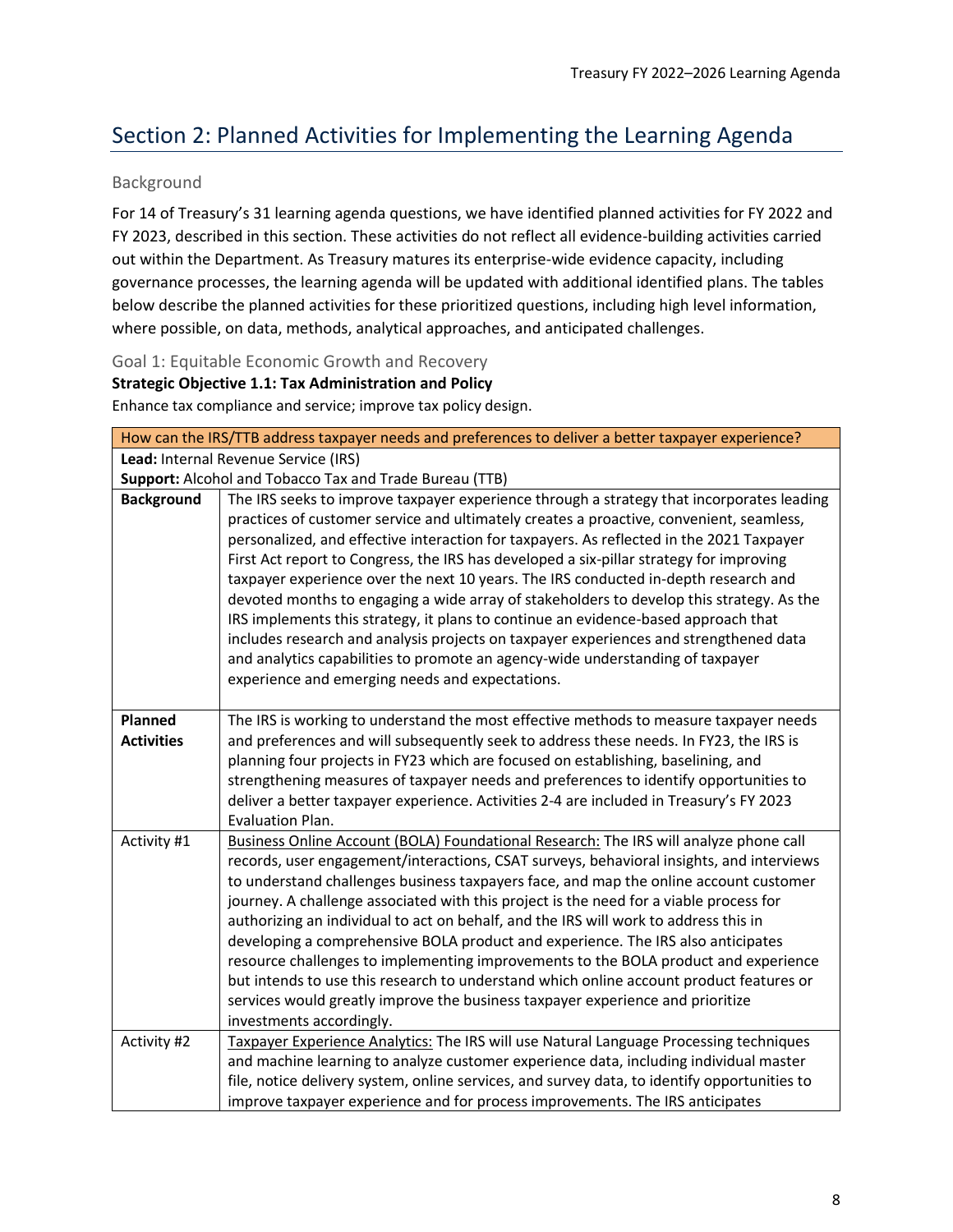|             | challenges related to the pros and cons of each machine learning technique and will work<br>to compare techniques using common objectives and criteria. Additionally,<br>implementation of recommendations for process improvements would require buy-in<br>from multiple stakeholders and often requires changes to established processes,<br>procedures, and training, furthering the need for a robust evidence base prior to adopting<br>any recommended process improvements.                                                                                                                                                                                                      |
|-------------|-----------------------------------------------------------------------------------------------------------------------------------------------------------------------------------------------------------------------------------------------------------------------------------------------------------------------------------------------------------------------------------------------------------------------------------------------------------------------------------------------------------------------------------------------------------------------------------------------------------------------------------------------------------------------------------------|
| Activity #3 | Customer Callback Expansion: The IRS will evaluate the effects of Customer Callback (CCB)<br>and opportunities to gather feedback and maximize the expanded use of CCB to improve<br>taxpayer experience by monitoring performance trends and measuring progress of CCB<br>applications deployed against IRS Modernization Plan reportable measures and industry<br>benchmarks for Key Performance Indicators (KPIs). Anticipated challenges include limited<br>implementation bandwidth and limited CCB offerings, difficulty managing parallel evolving<br>design applications and infrastructure upgrades, and variation in CCB acceptance based on<br>individual customer behavior. |
| Activity #4 | Customer Expectation Surveys: The IRS will use surveys, focus groups, and behavioral<br>insights to understand current customer experience and needs and expectations of SB/SE<br>taxpayers and tax professionals. This will include the 2022 Customer Expectations,<br>Experience, and Needs (CEEN) survey for small business and self-employed taxpayers and<br>the 2023 Tax Professional Engagement Survey for the tax professional community.<br>Gathering data from a representative sample of SB/SE taxpayers and practitioners can be<br>challenging, meaning data gathered may need to be treated as directional and qualitative,<br>rather than quantitative.                  |

<span id="page-8-0"></span>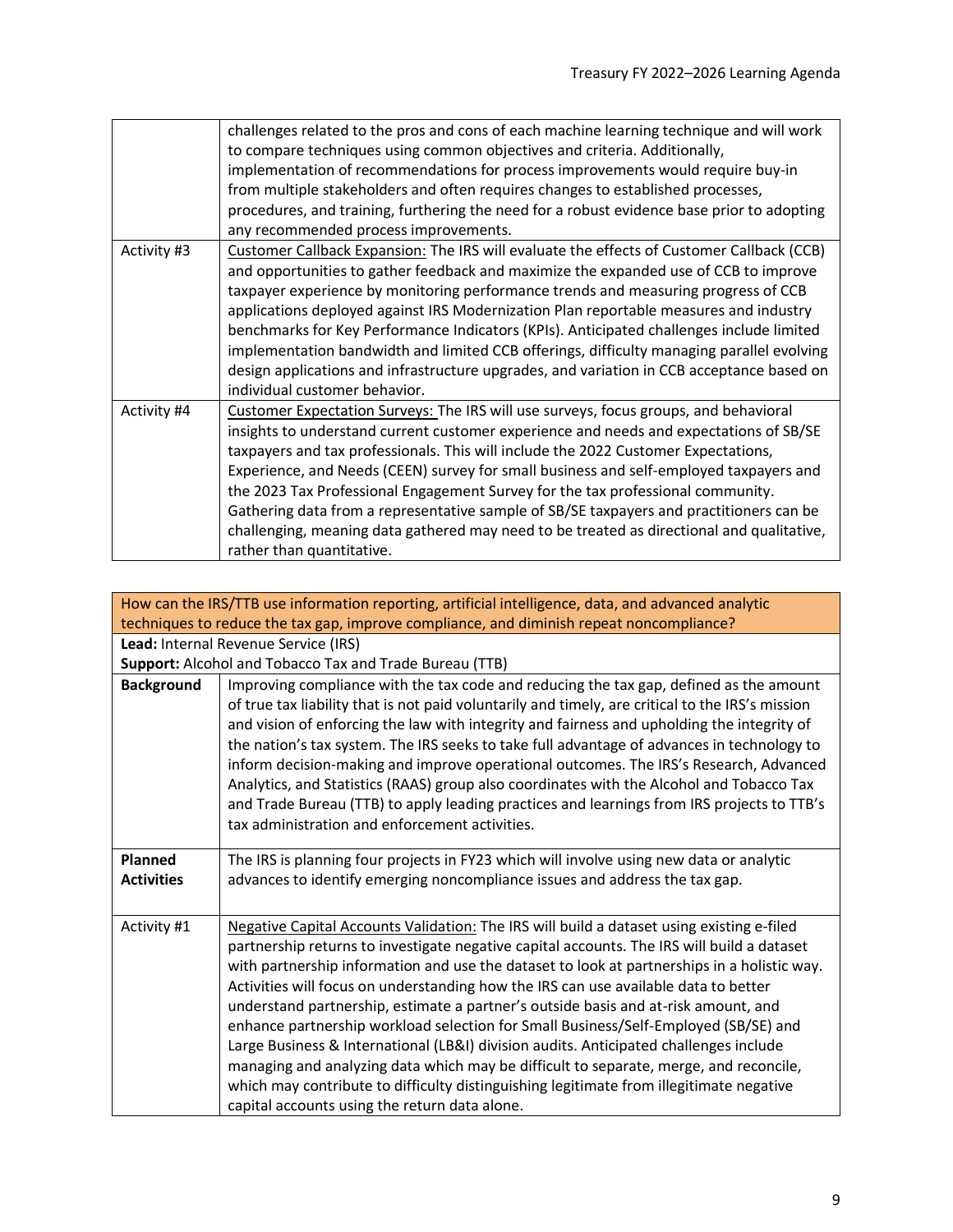| Return Preparer Scoring Model: The IRS will explore opportunities to develop a model to<br>sort return preparers into different treatment streams and rank preparers for<br>egregiousness within treatment streams. The IRS will use the return preparer database<br>and preparer-level data and unsupervised soft clustering approaches to find meaningful<br>and interpretable preparer clusters. The IRS anticipates difficulty producing interpretable<br>results and reaching conclusions due to varying standards of egregiousness and the size of<br>treatment streams.                                                                                                                                                    |
|-----------------------------------------------------------------------------------------------------------------------------------------------------------------------------------------------------------------------------------------------------------------------------------------------------------------------------------------------------------------------------------------------------------------------------------------------------------------------------------------------------------------------------------------------------------------------------------------------------------------------------------------------------------------------------------------------------------------------------------|
| Big Data Analytics and IRS Criminal Investigation: The IRS will explore opportunities to use<br>Big Data Analytics and artificial intelligence to improve selection of potential criminal<br>cases, drive field office level criminal tax case selection strategies, and drive other<br>actionable insights. Challenges to this project include identifying, obtaining, staging, and<br>integrating the necessary and appropriate datasets, including external data sources, and<br>assessing model fairness, bias, and disparate impact. The IRS will also work to determine<br>the appropriate way of communicating the insights from the project.                                                                              |
| Exempt Organization Noncompliance Initiative: The IRS will leverage existing data sources<br>and data provided to other agencies (including Suspicious Activity Reports (SARs) filed with<br>the Financial Crimes Enforcement Network (FinCEN), Small Business Administration (SBA)<br>Paycheck Protection Program (PPP) loan information, and data from pay gov) to explore<br>opportunities to use analytic approaches and tools to identify fraud in the exempt<br>organization space and identify lessons learned to further refine its approach. Anticipated<br>challenges include coordination and communication between IRS divisions, data<br>limitations, data storage and access, and employee resources and expertise. |

<span id="page-9-0"></span>

|                              | Are there barriers and bias in the tax code that prevent equity and fairness in administration and                                                                                                                                                                                                                                                                                                                                                                                                                                                                                                                                                                                                                                                                                                                                                                                                                                                                                                                                                                                                                                                                |  |
|------------------------------|-------------------------------------------------------------------------------------------------------------------------------------------------------------------------------------------------------------------------------------------------------------------------------------------------------------------------------------------------------------------------------------------------------------------------------------------------------------------------------------------------------------------------------------------------------------------------------------------------------------------------------------------------------------------------------------------------------------------------------------------------------------------------------------------------------------------------------------------------------------------------------------------------------------------------------------------------------------------------------------------------------------------------------------------------------------------------------------------------------------------------------------------------------------------|--|
|                              | enforcement of the tax code or access to direct payments?                                                                                                                                                                                                                                                                                                                                                                                                                                                                                                                                                                                                                                                                                                                                                                                                                                                                                                                                                                                                                                                                                                         |  |
|                              | Lead: Departmental Offices (Office of Tax Policy)                                                                                                                                                                                                                                                                                                                                                                                                                                                                                                                                                                                                                                                                                                                                                                                                                                                                                                                                                                                                                                                                                                                 |  |
|                              | Support: Internal Revenue Service (IRS)                                                                                                                                                                                                                                                                                                                                                                                                                                                                                                                                                                                                                                                                                                                                                                                                                                                                                                                                                                                                                                                                                                                           |  |
| <b>Background</b>            | In 2020 and 2021, the Treasury Department, the Bureau of the Fiscal Service, and the<br>Internal Revenue Service (IRS) rapidly sent out three rounds of direct relief payments<br>during the COVID-19 crisis, and payments from the third round continue to be disbursed to<br>Americans. These stimulus payments provided Americans with relief from the pandemic,<br>putting money directly into their bank accounts so that they can pay bills, put food on<br>their tables, and otherwise provide for their families. Most of the EIPs were provided<br>automatically to those whose eligibility could be determined using tax return information<br>from prior years. But this strategy alone would have left out millions of Americans because<br>many lower-income individuals—among whom people of color are disproportionately<br>represented—are not required to file tax returns. To address this challenge, Treasury and<br>the IRS partnered with other federal agencies and community organizations—and<br>conducted significant outreach—ultimately making more than 26 million payments to<br>those who did not file tax returns in 2019 or 2020. |  |
| Planned<br><b>Activities</b> | Treasury's Office of Tax Policy (OTP), with support from the IRS Research, Applied<br>Analytics and Statistics (RAAS) Division, is examining whether and how eligible adults and                                                                                                                                                                                                                                                                                                                                                                                                                                                                                                                                                                                                                                                                                                                                                                                                                                                                                                                                                                                  |  |
|                              | families received an Economic Impact Payment (EIP), and is estimating equity impacts of a                                                                                                                                                                                                                                                                                                                                                                                                                                                                                                                                                                                                                                                                                                                                                                                                                                                                                                                                                                                                                                                                         |  |
|                              | letter campaign about such payments. Once this work is completed, OTP plan to publish                                                                                                                                                                                                                                                                                                                                                                                                                                                                                                                                                                                                                                                                                                                                                                                                                                                                                                                                                                                                                                                                             |  |
|                              | statistics on the composition of EIP recipients, including estimates of race and ethnicity                                                                                                                                                                                                                                                                                                                                                                                                                                                                                                                                                                                                                                                                                                                                                                                                                                                                                                                                                                                                                                                                        |  |
|                              | and other demographic characteristics. As with all research using tax data, this report will                                                                                                                                                                                                                                                                                                                                                                                                                                                                                                                                                                                                                                                                                                                                                                                                                                                                                                                                                                                                                                                                      |  |
|                              | carefully follow long-standing data protection protocols to prevent disclosure of taxpayer                                                                                                                                                                                                                                                                                                                                                                                                                                                                                                                                                                                                                                                                                                                                                                                                                                                                                                                                                                                                                                                                        |  |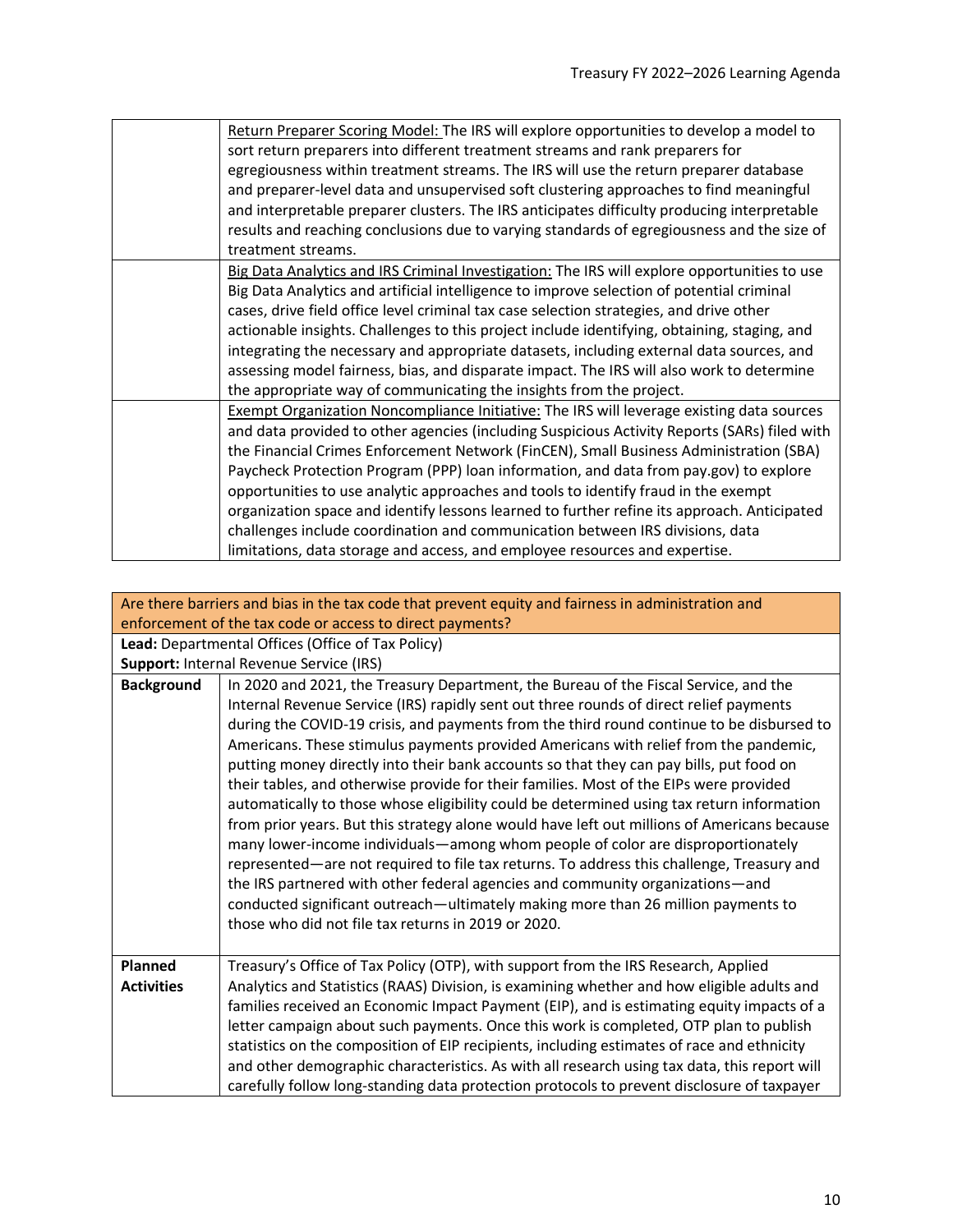| information. OTP hopes to have results on the first and second round of EIPs in 2022, with |
|--------------------------------------------------------------------------------------------|
| results on the third round in 2023.                                                        |

# *Strategic Objective 1.3: Economically Resilient Communities*

Promote equitable financial recovery and growth through support and flow of capital to small businesses, industry, households, and communities.

<span id="page-10-0"></span>

| To what extent are American Rescue Plan (ARP) programs being implemented equitably? What is the |                                                                                                |  |
|-------------------------------------------------------------------------------------------------|------------------------------------------------------------------------------------------------|--|
| impact of ARP programs on households, businesses, and governments?                              |                                                                                                |  |
|                                                                                                 | Lead: Departmental Offices: Office of Recovery Programs (ORP)                                  |  |
|                                                                                                 | Support: Departmental Offices: Office of Economic Policy (EP)                                  |  |
| <b>Background</b>                                                                               | Treasury is currently engaging with internal and external stakeholders for ORP programs to     |  |
|                                                                                                 | understand the most relevant and urgent questions around topics including federal              |  |
|                                                                                                 | emergency program stand-up, promoting equity at the state and local government level,          |  |
|                                                                                                 | and maximizing program outcomes while mitigating barriers to access and undue burden           |  |
|                                                                                                 | on program participants. The ORP Learning Agenda will include questions focused on             |  |
|                                                                                                 | specific programs authorized by the American Rescue Plan (ARP), the Consolidated               |  |
|                                                                                                 | Appropriations Act of Fiscal Year 2021, and the Coronavirus Aid, Relief, and Economic          |  |
|                                                                                                 | Security (CARES) Act, as well as questions about the broader impact of recovery programs       |  |
|                                                                                                 | that will generate evidence to inform future economic recovery and growth efforts.             |  |
|                                                                                                 | Further, the ARP Implementation Team is developing an ARP Equity Learning Agenda,              |  |
|                                                                                                 | which provides an overarching framework to guide the understanding of ARP investments          |  |
|                                                                                                 | on questions of equity, including Treasury questions.                                          |  |
| <b>Planned</b><br><b>Activities</b>                                                             | In FY22 and FY23, Treasury intends to conduct initial descriptive analyses to understand       |  |
|                                                                                                 | the geographic and demographic distribution of funds. Treasury is working to identify and      |  |
|                                                                                                 | prioritize evaluation questions for each program, including questions such as:                 |  |
|                                                                                                 | How equitable was the distribution of program funds?                                           |  |
|                                                                                                 | What are the effects of funds on priority outcomes?                                            |  |
|                                                                                                 | How did technical assistance and outreach efforts affect program implementation                |  |
|                                                                                                 | and equity in distribution of funds?                                                           |  |
|                                                                                                 | In addition to program-specific questions, Treasury is interested in looking across recovery   |  |
|                                                                                                 | programs to understand how funds overlapped in certain areas or how programs may have          |  |
|                                                                                                 | interacted to contribute to priority outcomes. Treasury will examine how the Department's      |  |
|                                                                                                 | levers or tools can incentivize grantees to focus on the priority efforts of 1) ensuring funds |  |
|                                                                                                 | are allocated to communities with the most demonstrated needs and 2) removing barriers         |  |
|                                                                                                 | to receiving the funds for low-income communities and communities of color.                    |  |
|                                                                                                 |                                                                                                |  |
|                                                                                                 | The Office of Economic Policy (EP) is responsible for analyzing and reporting on current and   |  |
|                                                                                                 | prospective economic developments in the U.S. economy and assisting in the                     |  |
|                                                                                                 | determination of appropriate economic policies. Since the beginning of the COVID-19            |  |
|                                                                                                 | pandemic, EP has conducted evaluations, analysis, and research to develop evidence and         |  |
|                                                                                                 | inform decision-making for recovery programs. In FY 2022 and FY 2023, EP will conduct          |  |
|                                                                                                 | descriptive and impact evaluations to answer the questions identified above. Additionally,     |  |
|                                                                                                 | Treasury is working with the General Services Administration (GSA)'s Office of Evaluation      |  |
|                                                                                                 | Sciences to identify potential evaluations to answer short-, medium-, and long-term            |  |
|                                                                                                 | priority questions. Treasury is also exploring opportunities to leverage Federal resources     |  |
|                                                                                                 | (including the ARP National Evaluation contract) and to partner with external researchers      |  |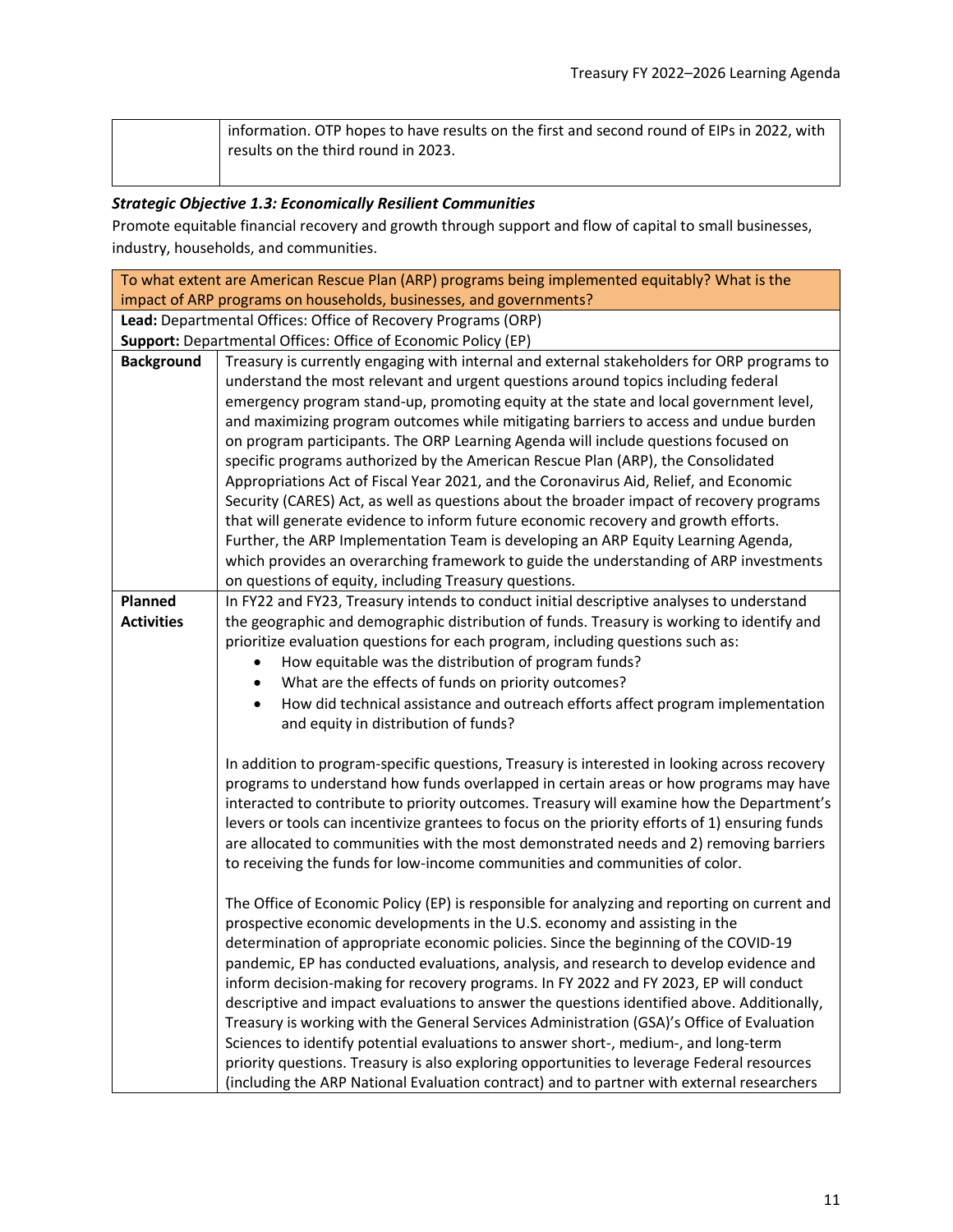<span id="page-11-0"></span>

|                          | to evaluate the impact of ARP programs by answering the questions included above, in the<br>ORP Learning Agenda, and the ARP Equity Learning Agenda.                                    |
|--------------------------|-----------------------------------------------------------------------------------------------------------------------------------------------------------------------------------------|
|                          | What are the impacts and/or outcomes of the Emergency Capital Investment Program (ECIP), Rapid                                                                                          |
|                          | Response Program, and Minority Lending Programs on Community Financial Development Institutions                                                                                         |
|                          | (CDFIs) or minority depository institutions (MDIs)?                                                                                                                                     |
|                          | Lead: Departmental Offices: Office of Domestic Finance (DF) and the Community Development Financial                                                                                     |
| Institutions (CDFI) Fund |                                                                                                                                                                                         |
| <b>Background</b>        | The Consolidated Appropriations Act of FY 2021 provided \$12 billion of emergency support                                                                                               |
|                          | for CDFIs and Minority Depository Institutions (MDIs) to help communities respond to the                                                                                                |
|                          | economic hardships created by the COVID-19 pandemic. The CDFI Rapid Response Program                                                                                                    |
|                          | (RRP) provided \$1.25 billion in emergency funding which was distributed rapidly and                                                                                                    |
|                          | broadly to address immediate needs in response to the pandemic. The Emergency Capital                                                                                                   |
|                          | Investment Program (ECIP) invests \$9 billion in CDFIs and MDIs, supporting their efforts to                                                                                            |
|                          | provide loans, grants, and forbearance for small and minority-owned businesses and                                                                                                      |
|                          | consumers in low-income and underserved communities. The authorizing statute also                                                                                                       |
|                          | required that the Secretary of the Treasury conduct a study of the impact of the programs                                                                                               |
|                          | on low- and moderate-income and minority communities.                                                                                                                                   |
| Planned                  | By June 2022, Treasury will conduct and deliver to Congress an initial exploratory                                                                                                      |
| <b>Activities</b>        | evaluation to describe how funding from the ECIP and CDFI RRP programs was distributed                                                                                                  |
|                          | among participating institutions and the communities they serve, including low- and                                                                                                     |
|                          | moderate-income and minority communities, and to observe program outcomes that can                                                                                                      |
|                          | inform the design of a robust impact evaluation. Treasury has partnered with the General<br>Services Administration (GSA)'s Office of Evaluation Sciences (OES) to conduct this initial |
|                          | exploratory evaluation and to identify opportunities for impact evaluations of these                                                                                                    |
|                          | programs. OES will analyze data from ECIP and RRP applications and awards as well as                                                                                                    |
|                          | recent historical CDFI data, including consumer loan reports, transaction level reports,                                                                                                |
|                          | annual certification reports, and certification applications, to examine the distribution of                                                                                            |
|                          | program funds to low- and moderate-income communities. To the extent possible, the                                                                                                      |
|                          | analysis will be disaggregated by ethnic group. Following the initial study, Treasury will                                                                                              |
|                          | consider opportunities for evaluation approaches and methods based on OES's                                                                                                             |
|                          | understanding of available data and potential for causal inference.                                                                                                                     |
|                          |                                                                                                                                                                                         |

# *Strategic Objective 1.4: Resilient Housing Market*

Together with HUD and other federal agencies, promote a stable and resilient housing market that expands fair and equitable access to homeownership and affordable rental opportunities and protects taxpayers.

<span id="page-11-1"></span>

|                   | What strategies deployed in the recovery from COVID-19 best prevented evictions and foreclosures? How |  |  |  |
|-------------------|-------------------------------------------------------------------------------------------------------|--|--|--|
|                   | can we track evictions nationwide?                                                                    |  |  |  |
|                   | Lead: Departmental Offices: Office of Recovery Programs (ORP) and Domestic Finance (DF)               |  |  |  |
|                   | Support: Departmental Offices: Office of Economic Policy (EP)                                         |  |  |  |
| <b>Background</b> | The Consolidated Appropriations Act of 2021 charged Treasury with administering the                   |  |  |  |
|                   | Emergency Rental Assistance (ERA), which provides up to \$25 billion in funds to assist               |  |  |  |
|                   | households that are unable to pay rent or utilities. The American Rescue Plan (ARP)                   |  |  |  |
|                   | provided an additional \$21.55 billion in ERA funds. Additionally, ARP authorized the                 |  |  |  |
|                   | Homeowner Assistance Fund (HAF) and provided nearly \$10 billion for state, territorial,              |  |  |  |
|                   | and Tribal governments to provide relief to vulnerable homeowners to prevent mortgage                 |  |  |  |
|                   | delinguencies and defaults, foreclosures, loss of utilities or home energy services, and              |  |  |  |
|                   | displacement of homeowners experiencing financial hardship. In FY 2021 and FY 2022,                   |  |  |  |
|                   | Treasury issued guidance and published promising practices to encourage recipient                     |  |  |  |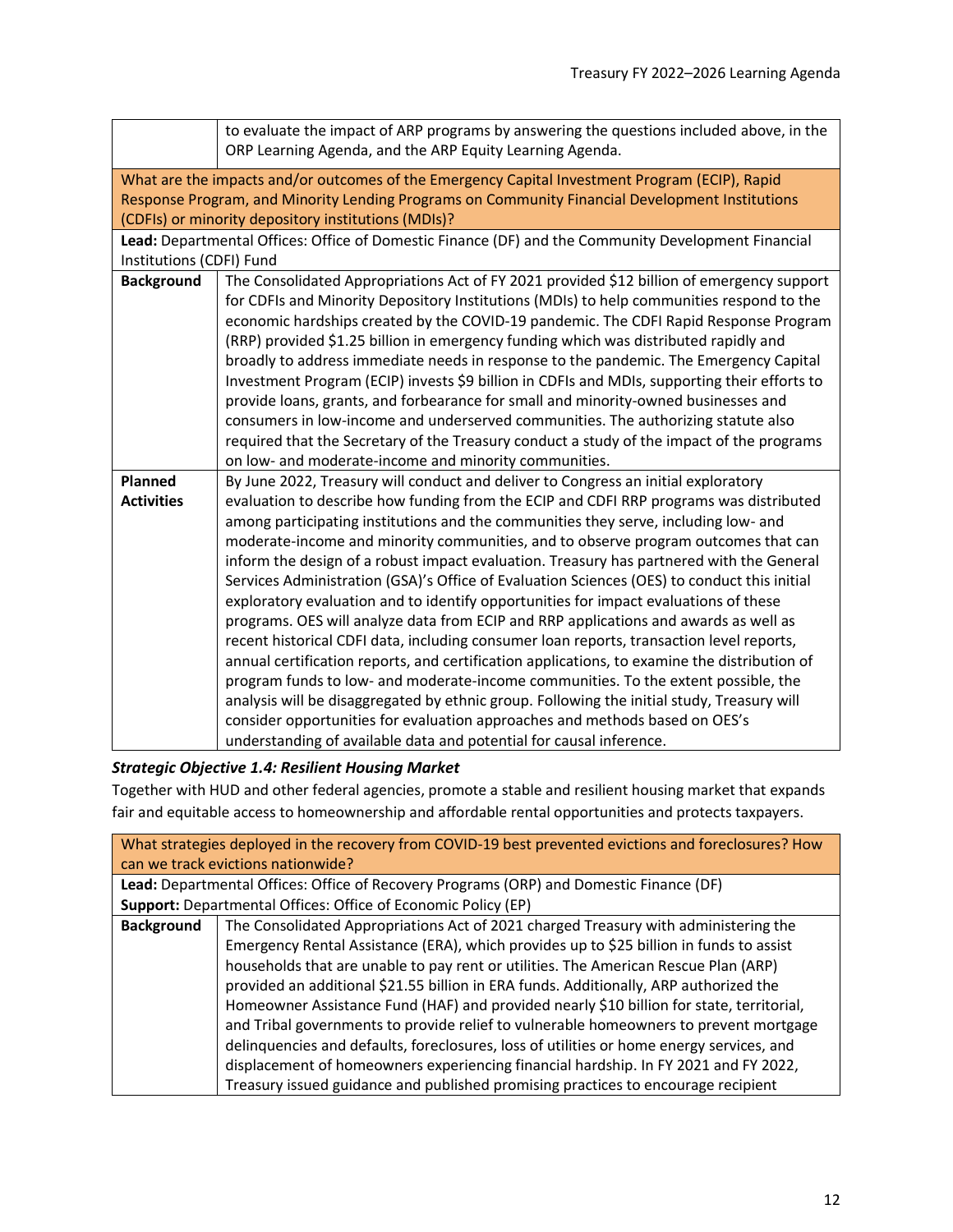|                                     | governments to remove barriers that prevent participants or beneficiaries from accessing<br>relief funds.                                                                                                                                                                                                                                                                                                                                                                                                                                                                                                                                                                                                                                                                                                      |  |  |  |
|-------------------------------------|----------------------------------------------------------------------------------------------------------------------------------------------------------------------------------------------------------------------------------------------------------------------------------------------------------------------------------------------------------------------------------------------------------------------------------------------------------------------------------------------------------------------------------------------------------------------------------------------------------------------------------------------------------------------------------------------------------------------------------------------------------------------------------------------------------------|--|--|--|
| <b>Planned</b><br><b>Activities</b> | Treasury intends to assess equity in program implementation and evaluate program<br>outcomes for both ERA and HAF. Treasury is exploring the feasibility of a descriptive<br>analysis to understand where ERA and HAF funds were distributed and will evaluate the<br>effect of funds on financial, income, and housing stability.                                                                                                                                                                                                                                                                                                                                                                                                                                                                             |  |  |  |
|                                     | Additionally, Treasury seeks to understand how the strategies deployed in the recovery,<br>including strategies adopted by Treasury in implementation of the ERA and HAF programs<br>and strategies that Treasury encouraged grantees to adopt, prevented evictions and<br>foreclosures. Treasury is exploring opportunities to engage with federal partners, including<br>HUD, to conduct evaluations of the emergency housing programs to inform future<br>recovery efforts. In the short-term, Treasury will focus on understanding the effectiveness<br>of strategies to prevent evictions and foreclosures. In the medium- and long-term,<br>Treasury may explore how the results of these evaluations may inform considerations for<br>the development of a national eviction prevention infrastructure. |  |  |  |

<span id="page-12-0"></span>Goal 2: Enhance National Security

### **Strategic Objective 2.1: Cyber Resiliency of Financial Systems and Institutions**

Harden assets and systems of Treasury and the broader financial system to promote financial system resiliency.

<span id="page-12-1"></span>

|                    | How can Treasury strengthen its situational awareness of cybersecurity threats in the financial sector and  |  |  |  |  |
|--------------------|-------------------------------------------------------------------------------------------------------------|--|--|--|--|
|                    | encourage greater industry participation in the Office of Cybersecurity and Critical Infrastructure         |  |  |  |  |
|                    | Protection (OCCIP) initiatives?                                                                             |  |  |  |  |
|                    | Lead: Departmental Offices: Office of Domestic Finance, Office of Cybersecurity and Critical Infrastructure |  |  |  |  |
| Protection (OCCIP) |                                                                                                             |  |  |  |  |
| <b>Background</b>  | Treasury Office of Cybersecurity and Critical Infrastructure Protection (OCCIP) coordinates                 |  |  |  |  |
|                    | the Department's efforts to enhance the security and resilience of financial services sector                |  |  |  |  |
|                    | critical infrastructure and reduce operational risk. The office works closely with financial                |  |  |  |  |
|                    | sector companies, industry groups, and government partners to share information about                       |  |  |  |  |
|                    | cybersecurity and physical threats and vulnerabilities, encourage the use of baseline                       |  |  |  |  |
|                    | protections and best practices, and respond to and recover from significant incidents.                      |  |  |  |  |
| <b>Planned</b>     | OCCIP seeks to strengthen its threat sharing and risk assessment programs in the coming                     |  |  |  |  |
| <b>Activities</b>  | years. In FY21, OCCIP engaged with Treasury's Federally Funded Research and                                 |  |  |  |  |
|                    | Development Center operated by MITRE to assess innovative information-sharing                               |  |  |  |  |
|                    | paradigms that advance mission performance and enhanced Financial Services Sector                           |  |  |  |  |
|                    | resiliency from cyber and all-hazards threat. MITRE's research focused on potential                         |  |  |  |  |
|                    | approaches to enhance its situational awareness of cybersecurity threats by driving                         |  |  |  |  |
|                    | information-sharing and encouraging greater industry participation in OCCIP initiatives.                    |  |  |  |  |
|                    | MITRE interviewed industry stakeholders and leading practices for information-sharing                       |  |  |  |  |
|                    | and Public-Private Partnerships (PPPs), ultimately developing a Simplified Alternatives                     |  |  |  |  |
|                    | Analysis framework and providing preliminary recommendations for OCCIP to implement                         |  |  |  |  |
|                    | to gain stakeholder support. In FY 2022 and FY 2023, OCCIP intends to continue building                     |  |  |  |  |
|                    | upon this research and exploring opportunities to implement these recommendations.                          |  |  |  |  |

#### **Strategic Objective 2.3: Modernize Sanctions Regime**

Modernize the development, implementation, enforcement, and maintenance of U.S. sanctions to ensure that sanctions remain a streamlined and effective foreign policy and national security tool.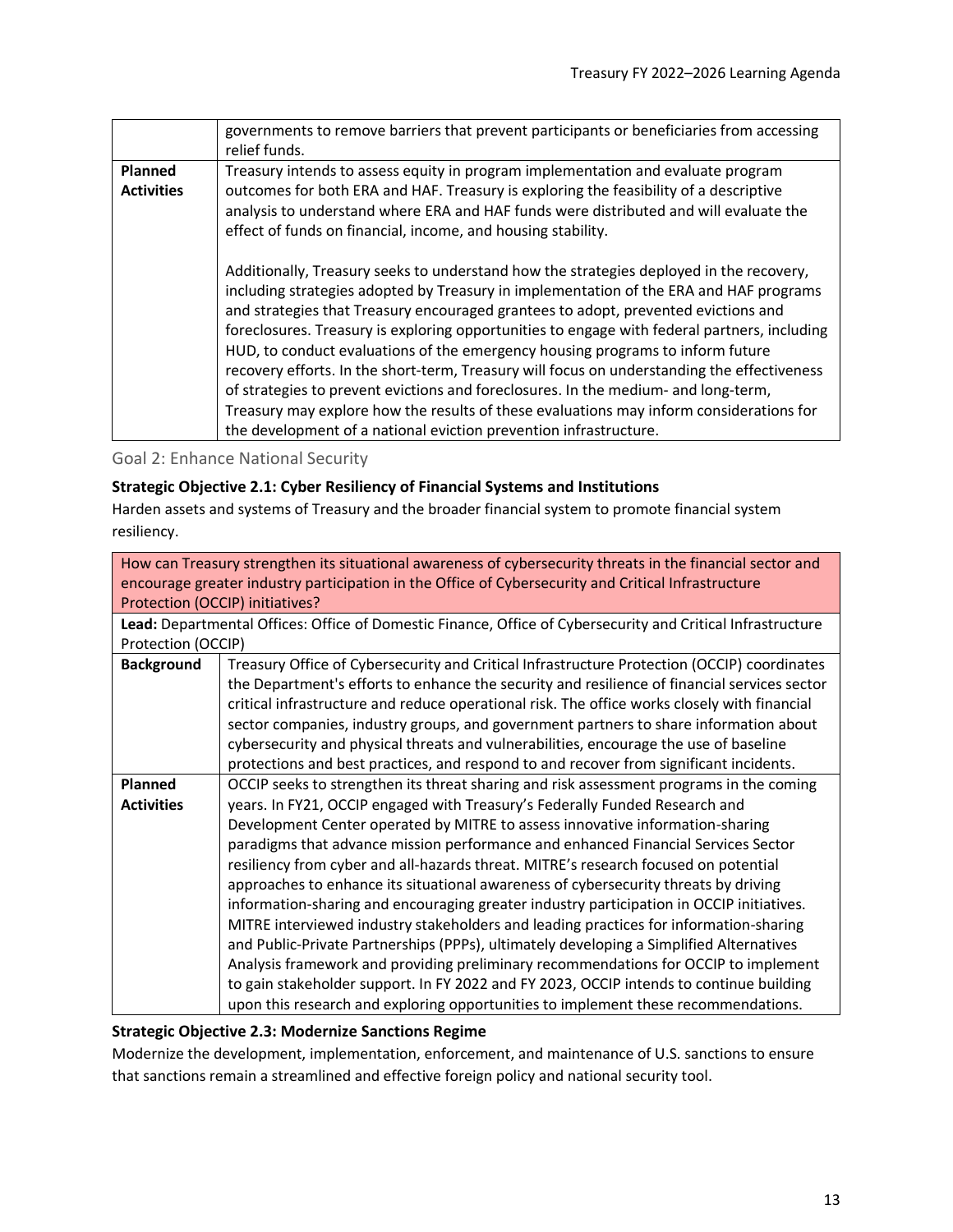<span id="page-13-1"></span>How can Treasury best measure the effectiveness of its sanctions policies and leverage those insights to design and implement effective sanctions policies in the future?

**Lead:** Departmental Offices: Office of Terrorism and Financial Intelligence

| <b>Background</b> | In 2021, Treasury conducted a broad review of the economic and financial sanctions that it<br>administers and enforces and issued recommendations to preserve and enhance their<br>effectiveness in supporting national security and U.S. interests now and in the future <sup>2</sup> .<br>Treasury's review engaged hundreds of sanctions stakeholders, including former Treasury<br>officials from both parties; key interagency partners including the Department of State,<br>Department of Justice, and USAID; Members of Congress and their staffs; small and large<br>commercial businesses and financial institutions; academics; non-governmental<br>organizations; and the governments of our allies and partners abroad. Treasury's review<br>found that while sanctions remain an essential and effective policy tool, they also face new<br>challenges including rising risks from new payments systems, the growing use of digital<br>assets, and cybercriminals, as well as situations where careful calibration can help limit the<br>impact of sanctions on the flow of legitimate humanitarian aid to those in need. |  |  |
|-------------------|-----------------------------------------------------------------------------------------------------------------------------------------------------------------------------------------------------------------------------------------------------------------------------------------------------------------------------------------------------------------------------------------------------------------------------------------------------------------------------------------------------------------------------------------------------------------------------------------------------------------------------------------------------------------------------------------------------------------------------------------------------------------------------------------------------------------------------------------------------------------------------------------------------------------------------------------------------------------------------------------------------------------------------------------------------------------------------------------------------------------------------------------|--|--|
| Planned           | Treasury will conduct additional evidence-building work to support implementation of the                                                                                                                                                                                                                                                                                                                                                                                                                                                                                                                                                                                                                                                                                                                                                                                                                                                                                                                                                                                                                                                |  |  |
|                   |                                                                                                                                                                                                                                                                                                                                                                                                                                                                                                                                                                                                                                                                                                                                                                                                                                                                                                                                                                                                                                                                                                                                         |  |  |
| <b>Activities</b> | recommendations included in the 2021 Sanctions Review.                                                                                                                                                                                                                                                                                                                                                                                                                                                                                                                                                                                                                                                                                                                                                                                                                                                                                                                                                                                                                                                                                  |  |  |
|                   |                                                                                                                                                                                                                                                                                                                                                                                                                                                                                                                                                                                                                                                                                                                                                                                                                                                                                                                                                                                                                                                                                                                                         |  |  |

<span id="page-13-0"></span>Goal 3: Protect Financial Stability and Resiliency

# **Strategic Objective 3.3: Financial Innovation**

Encourage responsible financial sector innovation.

<span id="page-13-2"></span>

| How can Treasury improve the delivery of government payments to hard-to-reach populations (e.g., |                                                                                               |  |  |  |  |
|--------------------------------------------------------------------------------------------------|-----------------------------------------------------------------------------------------------|--|--|--|--|
| unbanked)?                                                                                       |                                                                                               |  |  |  |  |
|                                                                                                  | Lead: Departmental Offices: Office of Domestic Finance                                        |  |  |  |  |
|                                                                                                  | Support: Bureau of the Fiscal Service                                                         |  |  |  |  |
| <b>Background</b>                                                                                | Treasury seeks to promote a financial system that delivers inclusive access to financial      |  |  |  |  |
|                                                                                                  | services that effectively meet the needs of market participants while maintaining financial   |  |  |  |  |
|                                                                                                  | stability and market integrity. Emerging financial technologies have accelerated aspirations  |  |  |  |  |
|                                                                                                  | for a more equitable and inclusive financial system. Many innovations in digital finance      |  |  |  |  |
|                                                                                                  | (e.g., digital currency) remain nascent, with risks and benefits yet to be assessed. But the  |  |  |  |  |
|                                                                                                  | Department can and should do more to reach those whose financial needs remain unmet           |  |  |  |  |
|                                                                                                  | by the financial services sector. Expanding access to digital financial services (payments,   |  |  |  |  |
|                                                                                                  | credit, saving, insurance) is a key component to increasing financial inclusion, domestically |  |  |  |  |
|                                                                                                  | and internationally. Treasury should encourage the responsible use of innovative financial    |  |  |  |  |
|                                                                                                  | technology, both across the financial sector and in its own programs, to deliver affordable   |  |  |  |  |
|                                                                                                  | and secure financial services that better serve consumers and small businesses. Failing to    |  |  |  |  |
|                                                                                                  | do so could result in financial regulation becoming unresponsive to the needs and             |  |  |  |  |
|                                                                                                  | expectations of the public. Treasury seeks to improve delivery of payments to the public      |  |  |  |  |
|                                                                                                  | by leveraging private sector technology. Treasury's commitment to transition to electronic    |  |  |  |  |
|                                                                                                  | payments from physical payments (e.g., checks) has the potential to advance both its          |  |  |  |  |
|                                                                                                  | financial inclusion and net-zero carbon goals.                                                |  |  |  |  |
| Planned                                                                                          | The Office of Domestic Finance and the Bureau of the Fiscal Service are planning several      |  |  |  |  |
| <b>Activities</b>                                                                                | activities to develop evidence around barriers to receiving government payments and           |  |  |  |  |
|                                                                                                  | opportunities for improving efficiency while maintaining payment integrity and                |  |  |  |  |
|                                                                                                  | accessibility. The Bureau of the Fiscal Service led an Agency Priority Goal (APG) in FY 2020  |  |  |  |  |
|                                                                                                  | and FY 2021 aimed at increasing electronic payments and will continue to explore              |  |  |  |  |

<sup>2</sup> [Treasury 2021 Sanctions Review](https://home.treasury.gov/system/files/136/Treasury-2021-sanctions-review.pdf)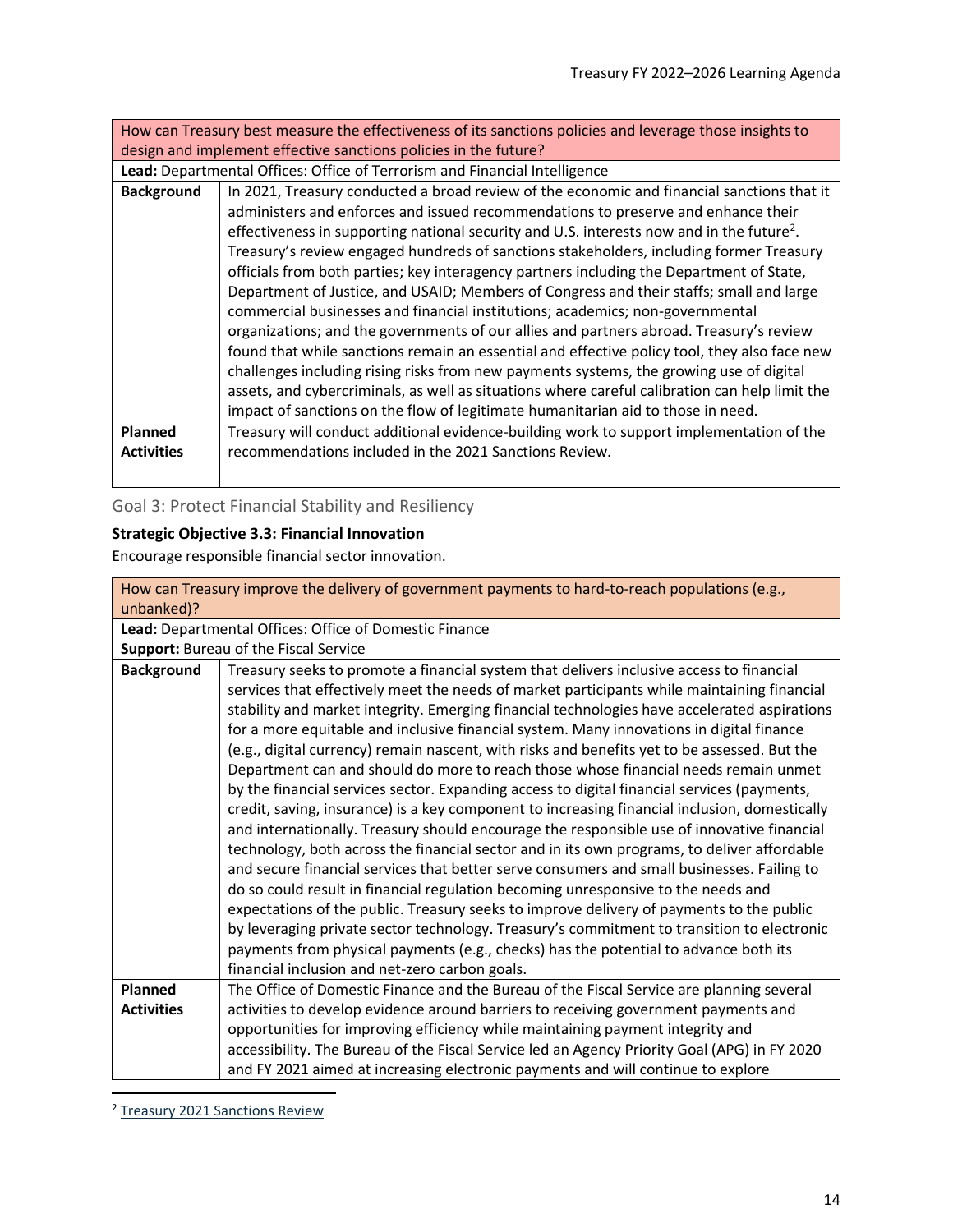| opportunities to increase electronic payments and the efficiency and security of Treasury- |
|--------------------------------------------------------------------------------------------|
| disbursed payments through another APG and research and evaluation projects. In FY         |
| 2022 and FY 2023, Fiscal Service will lead an APG focused on creating a modern, seamless,  |
| inclusive, and secure Federal payment experience for the public that meets customer        |
| needs while reducing costs, expanding financial inclusion, and improving climate           |
| sustainability. As it works to achieve this APG and improve the delivery of government     |
| payments to hard-to-reach populations, Fiscal Service will work to build evidence in       |
| support of this learning agenda question.                                                  |

<span id="page-14-0"></span>Goal 4: Combat Climate Change

## **Strategic Objective 4.2: Climate Incentives and Investments**

Create and promote incentives and policies for the private sector to invest in climate-friendly and resilient projects and activities.

<span id="page-14-1"></span>

| How does Treasury ensure climate policies protect communities disproportionately impacted by climate- |                                                                                                                                                                                                                                                                                                                                                                                                                                                                                                                                                                                                                                                                                                                                                                                                                                                                                                                                                                                                                                                                                                                                                                                             |  |  |
|-------------------------------------------------------------------------------------------------------|---------------------------------------------------------------------------------------------------------------------------------------------------------------------------------------------------------------------------------------------------------------------------------------------------------------------------------------------------------------------------------------------------------------------------------------------------------------------------------------------------------------------------------------------------------------------------------------------------------------------------------------------------------------------------------------------------------------------------------------------------------------------------------------------------------------------------------------------------------------------------------------------------------------------------------------------------------------------------------------------------------------------------------------------------------------------------------------------------------------------------------------------------------------------------------------------|--|--|
| related risk?                                                                                         |                                                                                                                                                                                                                                                                                                                                                                                                                                                                                                                                                                                                                                                                                                                                                                                                                                                                                                                                                                                                                                                                                                                                                                                             |  |  |
|                                                                                                       | Lead: Departmental Offices: Office of Economic Policy and Office of Domestic Finance                                                                                                                                                                                                                                                                                                                                                                                                                                                                                                                                                                                                                                                                                                                                                                                                                                                                                                                                                                                                                                                                                                        |  |  |
| <b>Background</b>                                                                                     | Climate-related financial risks may affect financial stability and the broader economy, but<br>there are challenges in assessing such risks and in evaluating the need to mitigate such<br>risks. Executive Order 14030, Climate-Related Financial Risk <sup>3</sup> , calls for action across the<br>Executive Branch to assess and mitigate such risks in coordination with the independent<br>financial regulatory agencies. Necessary steps include developing and executing<br>approaches to measure and monitor impacts on the financial sector, government,<br>businesses, and households. Addressing these issues will ensure that investors and<br>institutions can appropriately gauge climate-related investment risks and opportunities<br>and that such risks are not amplified by adverse developments within the financial sector<br>or government budget.                                                                                                                                                                                                                                                                                                                   |  |  |
|                                                                                                       | Treasury, in its leadership role on the Financial Stability Oversight Council (FSOC) and the<br>Financial Literacy and Education Commission (FLEC), seeks to advance climate priorities,<br>including strengthening disclosures of climate-related financial risks and transitioning<br>away from fossil fuels, while ensuring that climate policies and investments are designed<br>to protect the economy from the impacts of climate change and do not disparately impact<br>low-income communities and communities of color.                                                                                                                                                                                                                                                                                                                                                                                                                                                                                                                                                                                                                                                            |  |  |
| <b>Planned</b><br><b>Activities</b>                                                                   | Treasury is working to better understand financial risks to households, especially in low-<br>income and historically disadvantaged communities, posed by climate change and climate<br>transition. In October 2021, the FLEC launched an effort to study the impact of climate<br>change on households and communities. This effort is part of the Biden-Harris<br>Administration's whole-of-government approach to tackling climate change and will bring<br>together all FLEC agencies, and additional agencies, to write a comprehensive report with<br>the goal of identifying priority policy actions to increase household and community<br>financial resiliency. The report will explore financial risks to households and communities,<br>especially low-income and historically disadvantaged communities, of climate change and<br>climate transition. The FLEC will work to develop an understanding of:<br>How households, communities, and the smallest businesses experience financial<br>resilience in the face of climate change and climate transition, supported by<br>resilience-supporting financial products and financial infrastructure supporting<br>environments. |  |  |

<sup>3</sup> Executive Order 14030, *[Climate-Related Financial Risk](https://onect.treasuryecm.gov/SE20222/20222-SE-1002/Executive%20Order%2014030,%20Climate-Related%20Financial%20Risk)*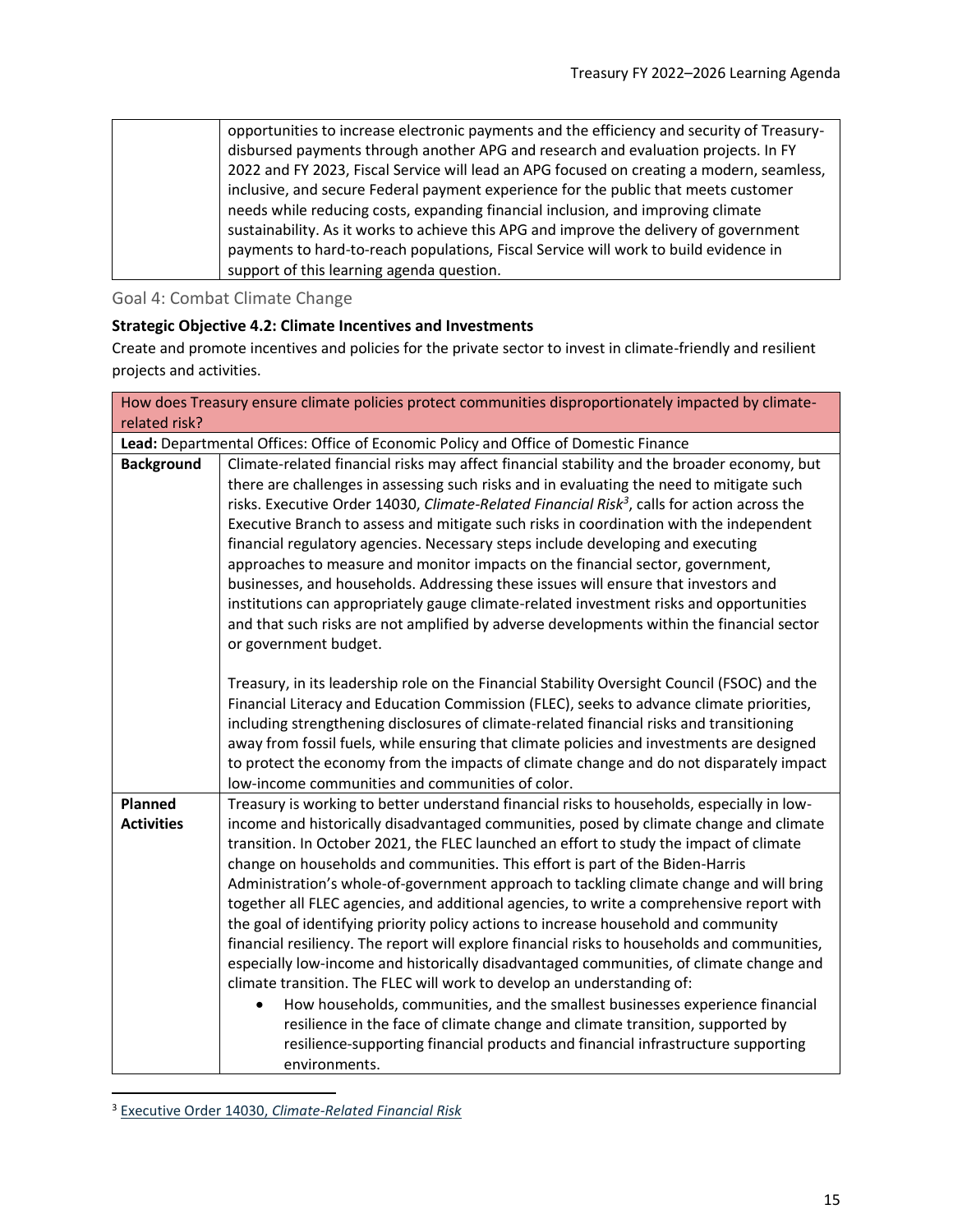| How to map climate-related financial risks, and identify which groups and regions<br>will be most impacted; and                  |
|----------------------------------------------------------------------------------------------------------------------------------|
| What tools and best practices could be effective at addressing risks and<br>vulnerabilities and how to implement them equitably. |

### **Strategic Objective 4.4: Sustainable Treasury Operations**

Improve the Department of the Treasury's overall environmental and energy sustainability and invest in Treasury Bureaus' adaptation and resiliency efforts to address climate change impacts on operations and services.

<span id="page-15-1"></span>

| What investments need to be made to address Treasury's climate vulnerabilities and how much will it |                                                                                                     |  |  |  |  |
|-----------------------------------------------------------------------------------------------------|-----------------------------------------------------------------------------------------------------|--|--|--|--|
| cost?                                                                                               |                                                                                                     |  |  |  |  |
|                                                                                                     | Lead: Departmental Offices: Office of Management                                                    |  |  |  |  |
| <b>Background</b>                                                                                   | Executive Order 14008, Tackling the Climate Crisis at Home and Abroad <sup>4</sup> , identifies the |  |  |  |  |
|                                                                                                     | immediate need for comprehensive action to address the catastrophic impacts of climate              |  |  |  |  |
|                                                                                                     | change. It emphasizes that U.S. leadership—and that of federal agencies—will be required            |  |  |  |  |
|                                                                                                     | to significantly enhance global action and achieve the necessary policy outcomes on                 |  |  |  |  |
|                                                                                                     | climate change. Treasury is committed to using its broad and far-reaching policy influence          |  |  |  |  |
|                                                                                                     | to lead and support implementation of this EO and identify the actions and investments              |  |  |  |  |
|                                                                                                     | Treasury must take to address the department's vulnerabilities.                                     |  |  |  |  |
| <b>Planned</b>                                                                                      | Treasury's Climate Action Plan includes an initial assessment of Treasury's vulnerability to        |  |  |  |  |
| <b>Activities</b>                                                                                   | climate change effects and a strategy for identifying and building climate resilience at            |  |  |  |  |
|                                                                                                     | Treasury facilities and in critical supply chains, to effectively sustain Treasury's mission.       |  |  |  |  |
|                                                                                                     | Treasury is working to evaluate and assess the ongoing risks from climate change, identify          |  |  |  |  |
|                                                                                                     | primary vulnerabilities and prospective impacts to Treasury operations and mission-                 |  |  |  |  |
|                                                                                                     | related functions, including its international work, and to implement effective planning.           |  |  |  |  |
|                                                                                                     | Treasury's policy also directs Treasury bureaus to integrate climate change adaptation              |  |  |  |  |
|                                                                                                     | planning and actions into their programs, policies, and operations.                                 |  |  |  |  |

# <span id="page-15-0"></span>Goal 5: Modernize Treasury Operations

#### **Strategic Objective 5.2: Future Work Routines**

Transform the Department's work routines to support changing mission and workforce needs.

<span id="page-15-2"></span>

| How are our customers' needs changing, how are employee needs changing, and how do you foster |                                                                                                                                                                                                                                                                                                                                                                                                                                                                                                                                                                                                                                          |  |
|-----------------------------------------------------------------------------------------------|------------------------------------------------------------------------------------------------------------------------------------------------------------------------------------------------------------------------------------------------------------------------------------------------------------------------------------------------------------------------------------------------------------------------------------------------------------------------------------------------------------------------------------------------------------------------------------------------------------------------------------------|--|
| innovation and collaboration in a hybrid organization?                                        |                                                                                                                                                                                                                                                                                                                                                                                                                                                                                                                                                                                                                                          |  |
|                                                                                               | Lead: Departmental Offices: Office of Management                                                                                                                                                                                                                                                                                                                                                                                                                                                                                                                                                                                         |  |
| <b>Background</b>                                                                             | The convergence of the COVID-19 pandemic and climate crisis has resulted in a critical<br>decision point for Treasury about its long-term physical, IT, and human capital<br>infrastructure. Treasury has an integrated vision for transforming work routines to support<br>changing mission and workforce needs and the needs of the agency's customers. To<br>achieve this integrated vision, Treasury must modernize the Department's workplace<br>infrastructure and work routines to meet a "whole person" culture, maintain<br>competitiveness, and enable a "new normal" for an engaged and inclusive workforce of<br>the future. |  |
| <b>Planned</b><br><b>Activities</b>                                                           | Treasury seeks to understand how customer and employee needs are changing and is<br>working to foster innovation and collaboration in an environment that is continuously<br>transforming. Treasury's Office of Management has launched surveys and focus groups to                                                                                                                                                                                                                                                                                                                                                                      |  |

<sup>4</sup> Executive Order 14008, *[Tackling the Climate Crisis at Home and Abroad](https://onect.treasuryecm.gov/SE20222/20222-SE-1002/Executive%20Order%2014008,%20Tackling%20the%20Climate%20Crisis%20at%20Home%20and%20Abroad)*